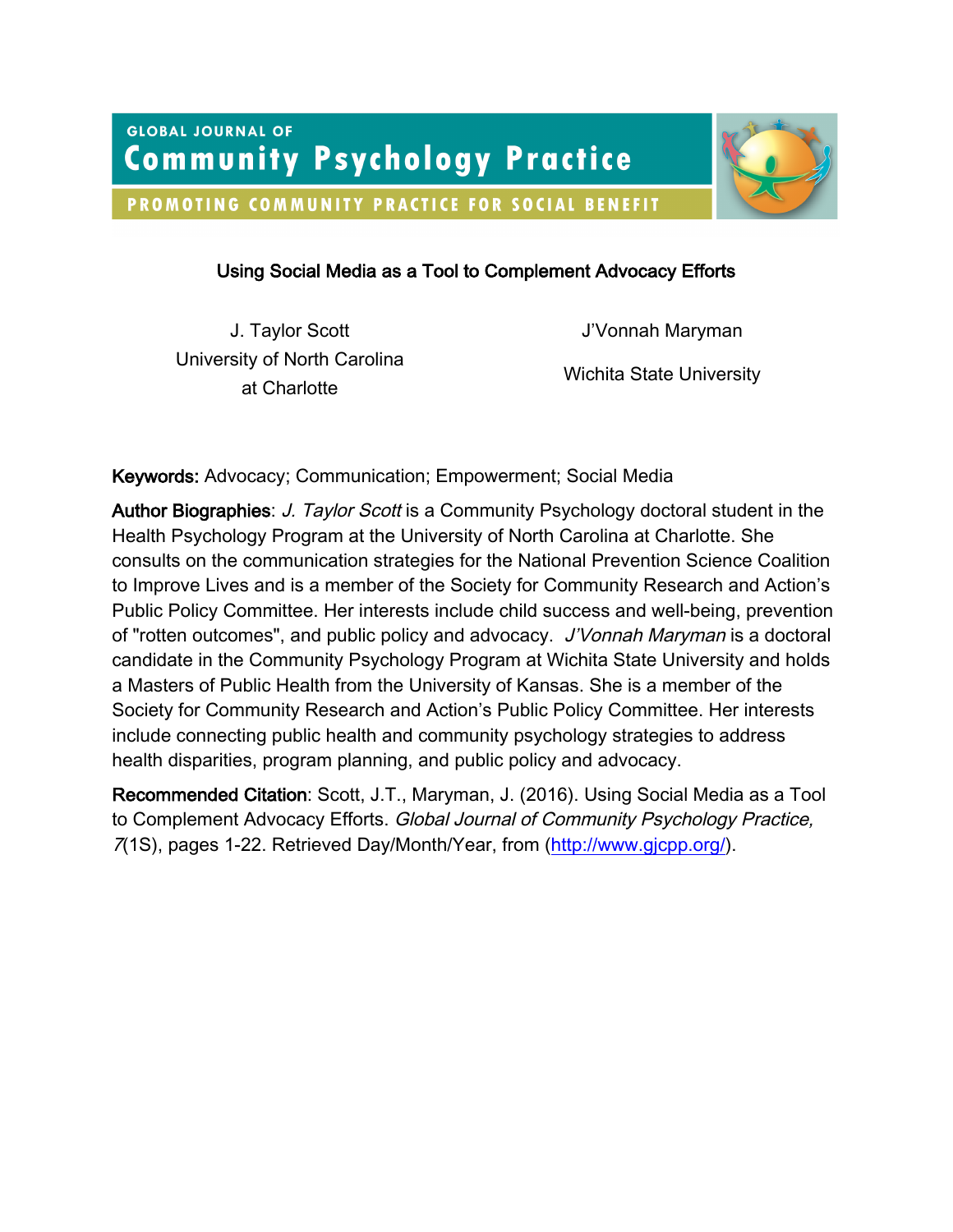# **Using Social Media as a Tool to Complement Advocacy Efforts**

# **Abstract**

Community practitioners must leverage a variety of tools in order to promote and advocate for social change. Social media are relatively innovative tools for informing and mobilizing communities in an advocacy effort. As part of a coordinated effort, social media align well with the principles of community psychology by enabling individuals to contribute to participatory dialogue about social issues, collaborate on change efforts, and establish a sense of community. These tools can enhance supporters' advocacy engagement and can help sustain efforts in the midst of inevitable challenges. However, social media alone are not sufficient for promoting social change, but should be used to enhance traditional organizing strategies. In addition to synthesizing literature across empirical and practitioner (e.g., communication consultants) sources, real-world examples are provided to illustrate how social media can enhance advocacy efforts. This article presents findings from an extensive literature review to serve as a resource for community practitioners on ways to enhance advocacy efforts with social media.

# **Introduction**

Community psychologists engage in processes to transform and influence decisions within political, economic, and social systems. Traditional advocacy approaches include establishing relationships with legislators, creating and disseminating research syntheses (e.g., white papers), developing policy position statements or fact sheets, and sharing information through media outlets (e.g., opinion editorials, press releases; Maton, Humprheys, Jason, & Shinn, in press). While these strategies have demonstrated effectiveness on local, state and national levels and in different policy domains, there is no true blueprint to moving social policy forward. Public policies continue to be influenced by multiple factors (Bogenschneider & Corbett, 2010), which may vary depending on temporal context. For example, the widespread use of the internet has given rise to the "connected age," as society has increased reliance on social media to communicate and build relationships with one another (Fine, 2006). Community psychologists must adapt to the evolving communication patterns of society and adjust their strategies according to the communication needs of society. Agility and

flexibility are essential because a stagnant organizing strategy will result in tepid support (Fine, 2006; Kanter & Paine, 2012; Satariano & Wong, 2012).

Broadly defined, social media are a set of interactive digital tools that connect groups of individuals interested in dialogue or information (Lovejoy & Sexton, 2012). When used for advocacy, these tools help to build a network of supporters (see Fine, 2006; Lovejoy & Saxton, 2012). Social media are also referred to as Web 2.0 because of their interactive capacity, and should not be mistaken for the World Wide Web, which does not enable interactions (Edwards & Hoeffer, 2010). There are numerous social media tools, including blogs, videos, and social networks (Brunson & Valentine, 2010; Edwards & Hoeffer, 2010; Kanter & Paine, 2012). Each tool has unique features that have the potential to expand the reach of information across individuals, organizations, and communities, as communications can spread quickly among a vast group of people (Bakshy, Rosenn, Marlow & Adamic, 2012; Fine, 2006; Kanter & Paine, 2012; Satariano & Wong, 2012). Furthermore, social media expand the reach and inclusivity of an advocacy campaign by enabling supporters to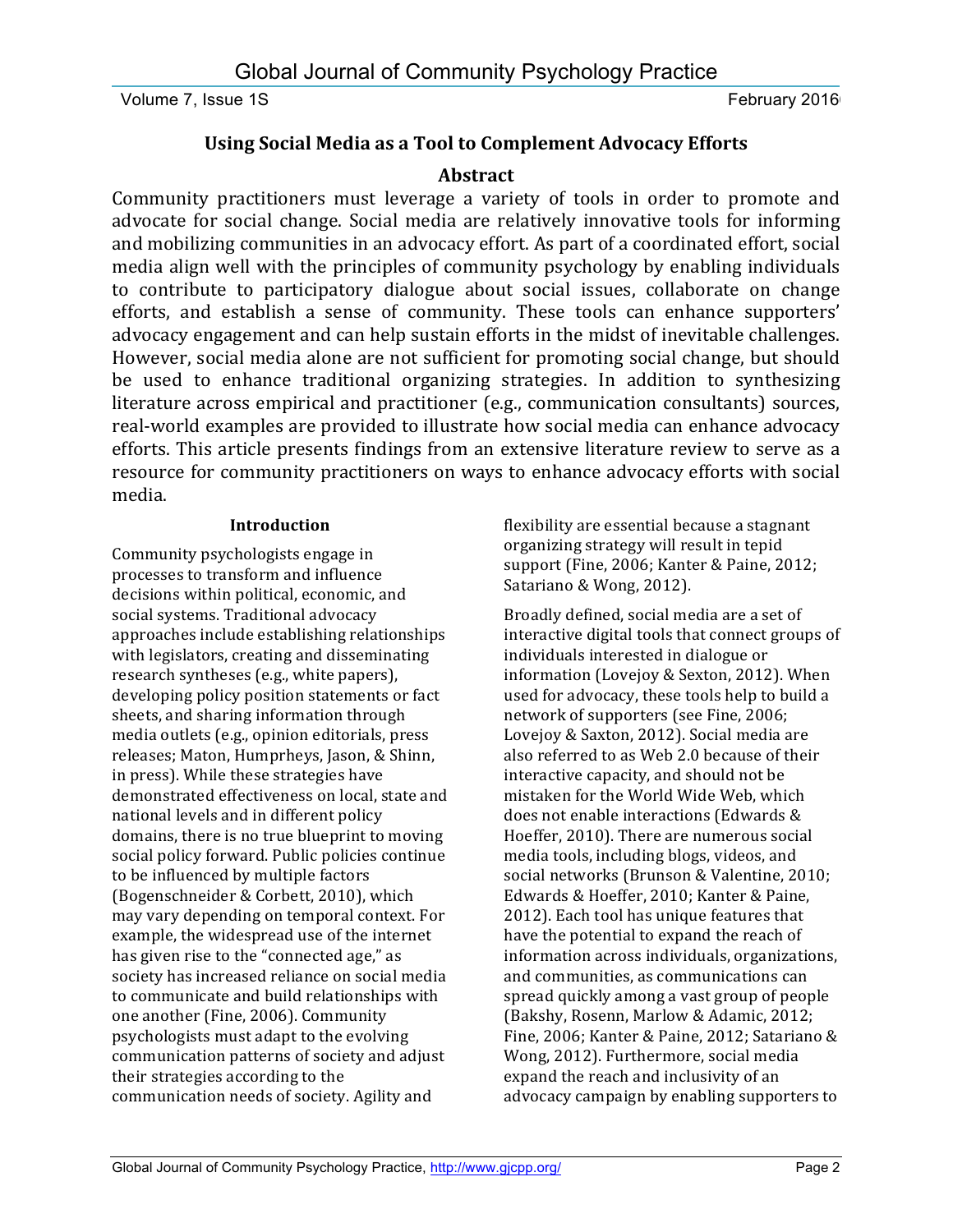join a cause regardless of geographic location, timing, or disability (Satariano & Wong, 2012).

Although social media use has apparent benefits, many community practitioners are uneasy about how and when to leverage these tools in their work (Brunson  $&$ Valentine, 2010). Community practitioners' abilities to integrate social media in social change efforts may relate to the sprawl of the literature base across disciplines and between empirical and practitioner (e.g., consultant) recommendations. In an effort to improve community psychologists' familiarity and comfort with social media, the following paper reviews diverse sources across disciplines to describe how social media can complement traditional advocacy and social change efforts. The present review informed the development of a conceptual framework to describe how advocacy-related goals and community psychology values can be supported by social media.

The paper integrates examples of social media use in social change movements, largely focusing on the United States (U.S.) because of the availability of research and practice recommendations generated in this country. It is important to note that policy processes and civic engagement norms vary tremendously among political climates (e.g., social media use is constrained by government laws in many Arab countries; Ghannam, 2011), which may have an impact on the effectiveness of social media and advocacy strategies. As such, an effort was made to include examples of work across international boundaries; however, much more empirical work is needed to understand how socio-cultural and political contexts may play a role in shaping the successful use of social media in social change efforts.

# **Social Media and Advocacy**

Efforts that use social media in isolation are not likely to be successful; however, social media can augment organizers' existing strategies for communicating about public

issues, building relationships and collaborations with supporters, and encouraging greater involvement among supporters (Fine, 2006; Kanter & Fine, 2010). Moreover, social media may supplement a range of offline tactics (e.g., events or protests; face-to-face community building; Brunson & Valentine, 2010; Satariano & Wong, 2012). Offline strategies may be particularly important for engaging segments of the population who prefer traditional methods of communication (e.g. cell phone); however, traditional contact information (e.g., phone number, address) may be subject to change, and social media help overcome that challenge by increasing the number of available channels for communication (Thackeray & Hunter, 2010).

Overall, offline and online approaches should be used in combination to enhance the effectiveness of a social change effort. Previous research has noted that the combined use of social media and traditional organizing approaches create a "hybridity" between physical and virtual space" (Penney & Dadas, 2014, p. 80). This was exemplified in the Occupy Wall Street (OWS) movement, which utilized Twitter, a micro-blogging social network site used for information sharing, to solicit donations for on-theground needs, extend the reach of information shared during meetings, and allow participation among those not able to attend events (Penney & Dadas, 2014). The need to incorporate both online and offline approaches was also demonstrated in an international effort aiming to create social change around the global youth HIV/Aids epidemic (Vijaykumar et al., 2014). Similar to hybrid online/offline organizing, social media blurs boundaries with traditional media (e.g., newspapers) as it supplements conventional channels by widely disseminating traditional media and expanding information with comments and alternative perspectives (Liang et al., 2014; Penney & Dadas, 2014).

When used to augment advocacy efforts, social media can bolster outreach efforts by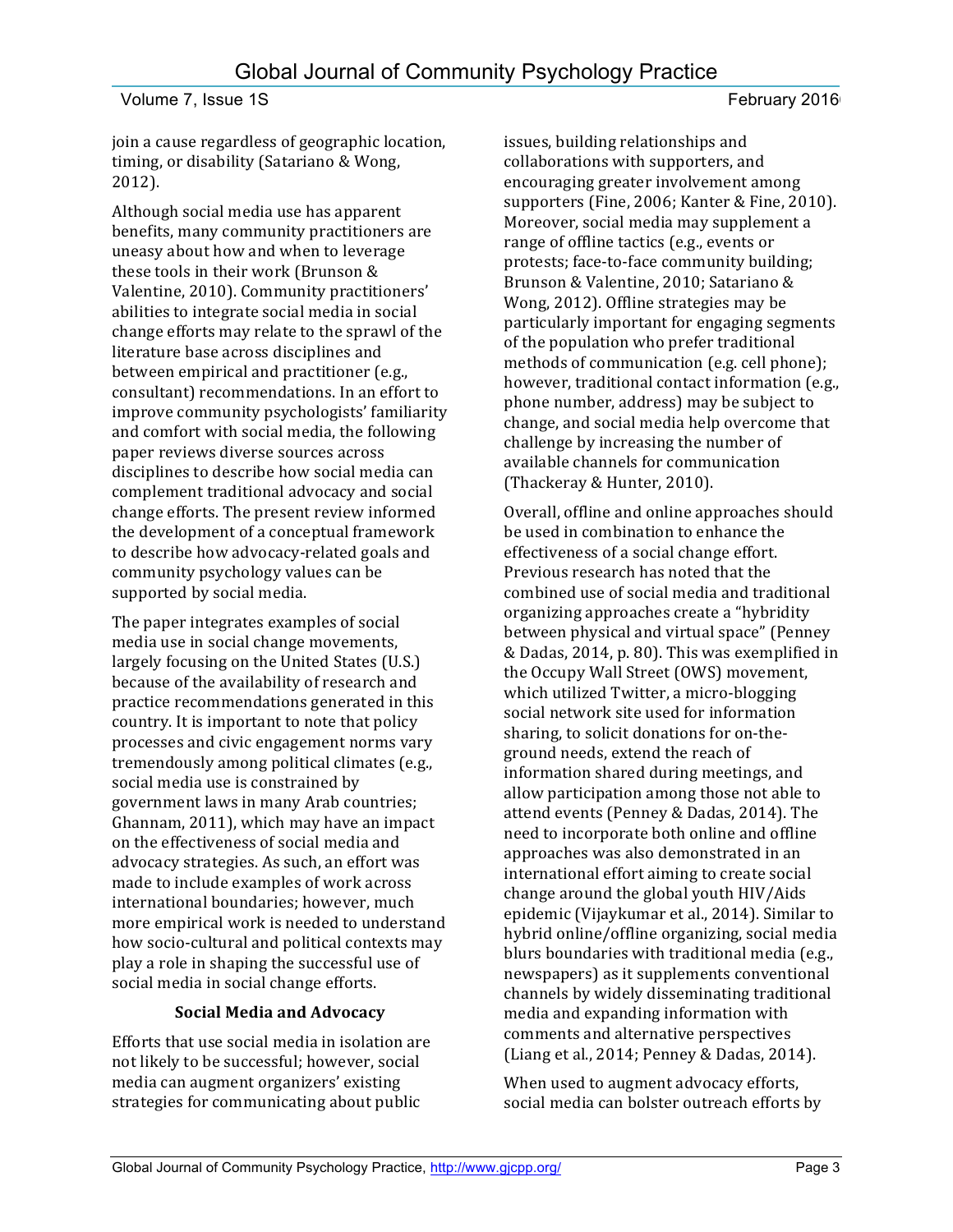spreading information about a cause, reinforcing relationships among supporters, promoting participatory dialogue between group leaders and supporters, and strengthening collective action through increased speed of collaborative communication. Moreover, these tools are highly cost-effective, allowing advocacy organizations to do more for less (Brunson & Valentine, 2010; Orbar, Zube, & Lampe, 2012). In the past, communication between constituents and politicians was limited to letters, phone calls, or face-to-face meetings. In the digital age, social media expand communication channels with public officials, many of whom maintain Facebook and Twitter accounts, by allowing constituents to send brief messages and share information about public concerns. Furthermore, research suggests that the widespread use of social media among U.S. citizens provides an outlet for civic engagement. For example, a study conducted by the Pew Institute found that 60% of Americans use social network sites, and 60% of those individuals (39% of all American adults) report using social media to engage in at least one civic or political activity, such as following elected officials, joining political or social issue groups, encouraging others to take action, or posting content or opinions about socio-political issues (Rainie, Smith, Schlozman, Brady, & Verba, 2012).

# **Social Media Advocacy Framework**

While social media technologies have the potential to increase communication with advocates (Guo & Saxton, 2013), effective social change efforts require considerable engagement and action among supporters (Fine, 2006). Engagement occurs incrementally, and social media offer a "foot in the door" by recruiting new supporters and providing opportunities to build relationships over time to gradually increase supporters' engagement (Fine, 2006). For example, supporters may become aware of a public issue via social media, but organizers must strive to convert this awareness into actions

that support the cause. This incremental strategy aligns well with what Kanter and Paine (2012) characterize as a "ladder of engagement," which depicts engagement as a continuum ranging in type and intensity. Low-level engagement behaviors include "clicking" and sharing; moderate behaviors include participating in electronic calls to action (e.g., emailing a representative, signing a petition); and high-level engagement behaviors extend beyond the digital platform (e.g., volunteering, donations) and reflect the actions that social movements most strive to promote among their supporters. Social movement organizers must build relationships with supporters over time to increasingly foster individuals' contributions (Fine, 2006; Kanter & Paine, 2012).

It is important to note that participation in an online advocacy network can expand and contract, and individuals vary in the degree to which they participate. The most passionate members carry a heavy burden of operational tasks, whereas less engaged members are critical for sharing information widely with their own social connections (Fine, 2006). Less engaged members are also essential for developing new advocates because these individuals are ripe for potential engagement in future efforts. Moreover, all levels of participation are essential (Kanter & Paine, 2012). The degree to which organizers are able to incrementally move supporters from awareness to action may be affected by a number of factors, many of which are unknown because of a lack of research on implementing a quality social media campaign.

To help illustrate how social media can complement advocacy efforts and contribute to shifting policy priorities, *Figure 1* was developed by the authors to highlight key points found in the existing, albeit limited, research on implementing quality social media campaigns. The framework was largely informed by empowerment and organizing theories (Kloos, Hill, Thomas, Wandersman, Elias, & Dalton, 2012) and social media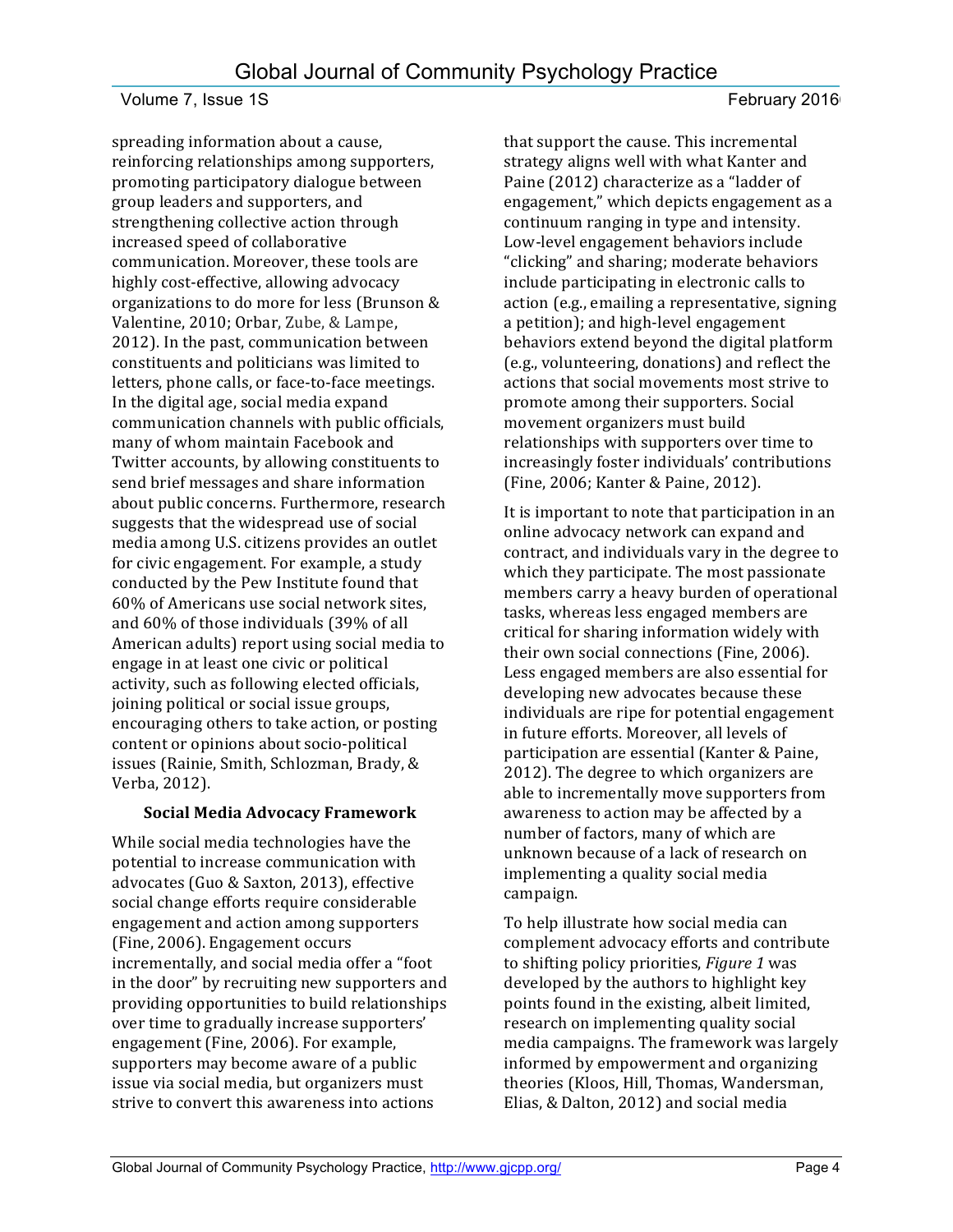consultant publications (Fine, 2006; Kanter & Paine, 2012). It asserts that social media campaigns must be implemented with quality to contribute to increasing critical awareness about an issue, building relationships with

diverse supporters, and mobilizing them for meaningful action (e.g., advocacy), which ultimately is expected to contribute to shifting policy priorities.



*Figure 1: Social Media Theory of Advocacy and Policy Change* 

These objectives align with empowerment theory by emphasizing processes and interactions that elicit critical awareness, opportunities for meaningful participation, a place for supporters to engage with one another in solidarity, and settings that enable genuine inclusivity in collective action (Kloos et al., 2012). Information about the qualities that contribute to a successful social media campaign is provided throughout this paper, beginning with digital strategies to enhance critical awareness about a social issue, and ending with strategies to address common challenges to social media engagement.

It is important to note that while the conceptual framework presented in *Figure 1* is intended to provide a schema describing mechanisms for shifting policy priorities, processes that shape policy are rarely as linear as a conceptual model might imply. Some social change organizations or groups may experience multiple iterations in processes, or observe reciprocal or reversal in the relationships among model components. For instance, multiple iterations and recursive cycles between critical awareness and relationship building may be required prior to engaging members in meaningful actions. Similarly, many cycles of meaningful action are likely required before social change efforts are anticipated to have meaningful impact on policy priorities.

The model is further limited by a lack of understanding about contextual influences (e.g., social issue, level of policy at which efforts target change, or cultural and political climate). In general, there is limited research to indicate under which circumstances specific strategies for social media advocacy may be most effective. Despite limited research, a few studies have highlighted the importance of context. For example, different social change efforts, Proposition 8 (i.e., concerning same-sex marriage in California) and OWS exhibited different predictors of success on YouTube. Scripted Proposition 8 videos were watched more often than live events or monologues; whereas, this trend was not apparent for OWS videos, which exhibited relatively equal distributions of engagement (i.e., views, ratings, comments) across video types (e.g., borrowed content, scripted versus live content; Vraga, Bode, Wells, Driscoll, & Thorson, 2013). Another study examining participation in an international HIV social change effort identified contextual factors that influenced online and offline social movement participation, including internet access and usage, social stigma, and institutional trust (Vijaykumar et al., 2014).

Overall, the conceptual framework oversimplifies processes that shape policy priorities through social media advocacy because it does not account for contextual influences and proposes a logical order that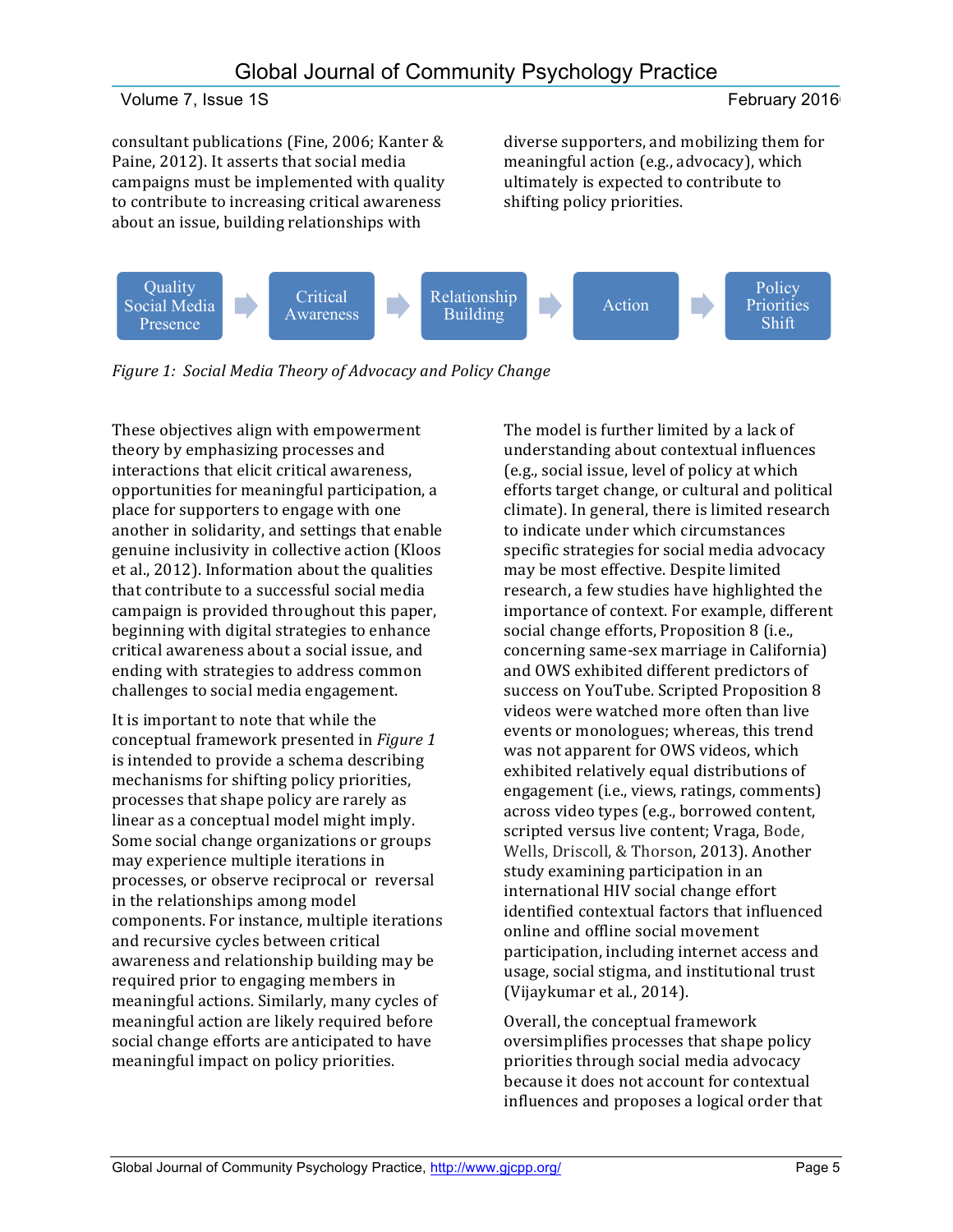may not hold true in all circumstances. Although flawed, the conceptual framework serves to organize key mechanisms found to contribute to social action and policy change. The sections that follow describe how processes pertaining to the framework are expected to mobilize a network of advocates, and additional limitations to the conceptual framework are further discussed.

### **Critical Awareness**

Engaging supporters often begins with awareness and interest in a cause, and increasing interest drives the desire to actively contribute. For instance, joining a Facebook group or following a Twitter feed enables the individual to learn more information about the issue and increase their interest in supporting the cause (Kanter & Paine, 2012). Furthermore, the interest of a few core supporters can enhance information dissemination when messages about the cause are shared beyond the reach of the organization and among personal social networks (e.g., friends, followers). Information shared outside the organization's network increases the likelihood that new supporters find and join the cause (Satariano & Wong, 2012). Additionally, messages that engage the audience in reflecting on the sociopolitical forces that underlie community issues can promote *critical* awareness, an attribute that may encourage citizen participation and empowerment (Kloos et al., 2012).

Supporters can engage in advocacy efforts in small but meaningful ways, including sharing messages through digital networks, which may be valuable for increasing public awareness and maintaining public attention to an issue (Brunson & Valentine, 2010; Lovejoy & Saxton, 2012). In fact, some activists involved in the OWS movement reported that sharing second-hand information on social media (e.g., re-tweeting on Twitter) was an important aspect of participation because these actions helped to recruit on-the-ground support and create an

alternative information network, which was critical due to the selective coverage provided by mainstream media (Penney & Dadas, 2014). 

Although information dissemination is a critical component of an organized effort, this function alone does not promote action. Information dissemination involves one-way interactions that provide information, but often do not actively encourage supporters to contribute (Lovejoy & Saxton, 2012). With that intent, it may be disappointing that information sharing is the primary purpose of nonprofit social media communications (Guidry, Waters, & Saxton, 2014; Lovejoy & Saxton, 2012). Nevertheless, informationsharing activities may inadvertently present opportunities for engaging supporters. For example, information sharing tweets may be more likely to be shared (i.e., retweeted) and generate conversations (i.e., two-way communications) than messages aimed at fundraising or event promotion (Guidry et al., 2014). Rather than focusing on engaging supporters in dialogue or action, information sharing has the potential to increase awareness about an issue, build support for a cause, and expand a digital network of supporters. For example, a 2010 targeted Twitter campaign has been credited in the efforts of Bahrain citizens who mobilized to push for the release of an internet blogger accused of conspiring against the country. The use of the Twitter social network to raise awareness of the blogger's arrest led to his release (Ghannam, 2011).

A network of supporters is an essential component of social media functionality, as it brings together individuals and organizations that may share information and collaborate in change efforts (Fine, 2006). The efficiency of networks is not a digital innovationnetworks have always been essential to social change (Kanter & Paine, 2012). Ultimately, digital networks seek to recruit individuals who will engage at some level to support the cause. A trait that may be highly sought after is opinion leadership, the degree to which an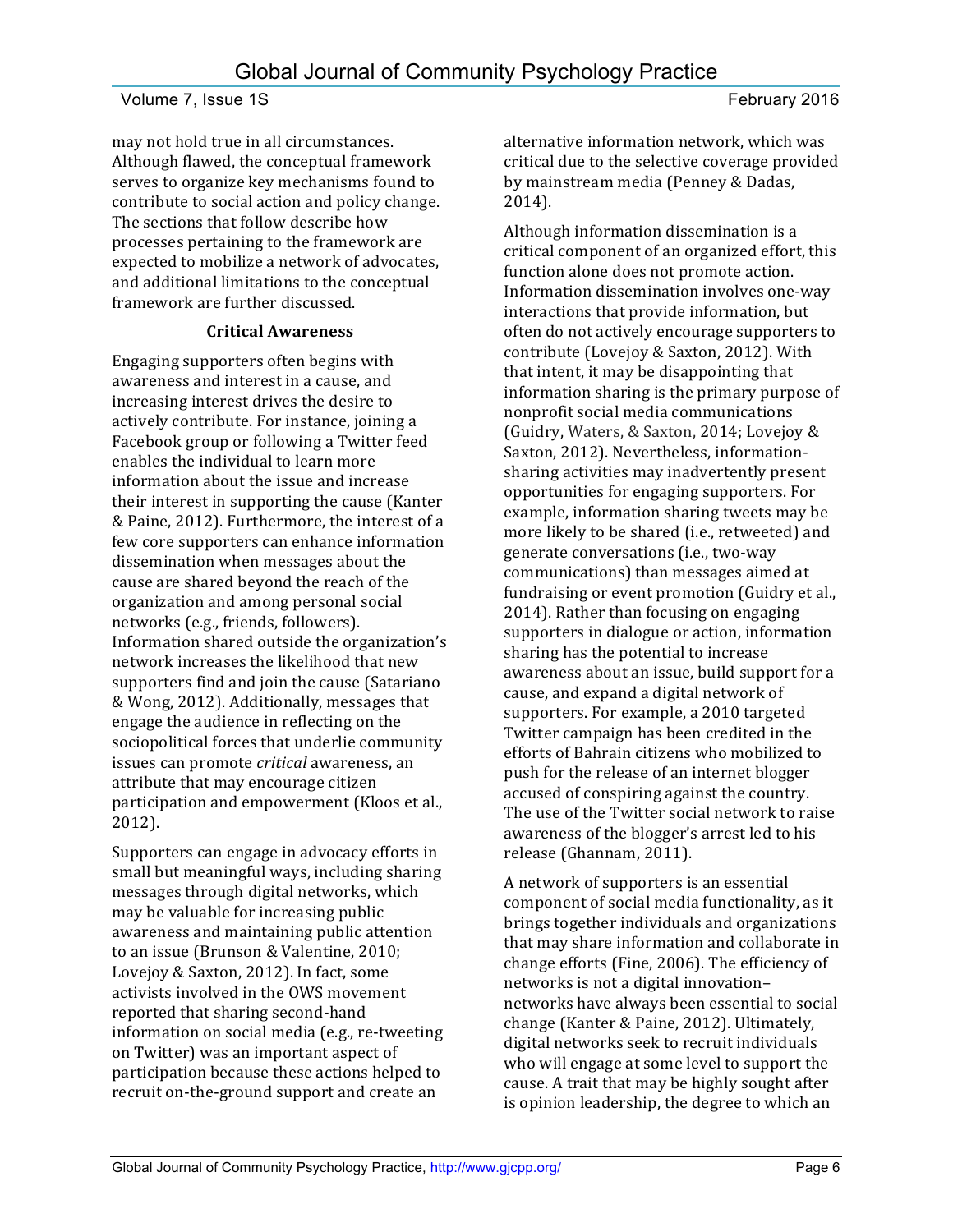individual enjoys promoting and discussing news and information among friends and followers (Park, 2013; Vraga, Anderson, Kotcher, & Maibach, in press). These individuals reportedly use Twitter to express opinions, engage in political conversations, seek and share information, and aim to mobilize followers; therefore, these individuals may be critical to engaging individuals in public and political processes who are outside the reach of an organization's network (Park, 2013). Another study found similar patterns of engagement among Republicans seeking to lead opinions about climate change on Facebook. Opinion leaders tended to consume and post more information, and were more likely to rely on news sources than informal sources compared to non-opinion leaders (Vraga et al., in press). In short, engaging individuals who enjoy sharing opinions about news and information may increase the likelihood that messages reach individuals outside an organization's network.

Overall, a robust digital network efficiently increases the capacity for disseminating information (Fine, 2006), which has the potential to increase the number of "voices" communicating about specific issues (Guo & Saxton, 2013). Issues and ideas have the potential for spreading very quickly through online social networks (Satariano & Wong, 2012); therefore information (including multimedia) shared via digital networks contributes to the phenomenon of topics becoming "viral" or widely shared internet content. Information sharing can increase public awareness about an issue, and may reach outsiders who may choose to seek additional information by connecting or following the cause via social media. Consequently, a relationship with a new supporter is initiated, which can enhance the advocacy effort (Biddix, 2010).

# **Relationship Building**

Widely recognized as valuable assets for shifting attitudes and behaviors (Guidry et al., 2014), relationships contribute to advancing supporters' engagement, moving them from "passive bystanders to active supporters, to evangelists for their causes" (Kanter & Paine, 2012, p. 174). Relationships can be enhanced by the interpersonal capacity of social media platforms, which enable genuine dialogue (i.e., two-way communication) that helps to develop mutual understanding and relationships between stakeholders (Guidry et al., 2014). Due to increasing recognition of the potential for social media to enhance relationships between government leaders and citizens, Arab leaders once hesitant about social media have begun using social media to engage in two-way communication with citizens by participating in question and answer sessions (Ghannam, 2011). In addition to conversational capacity, social media can promote collaboration among individuals across geographic distances and collective action by managing volunteers and calling supporters to action (Lovejoy & Saxton, 2012). OWS activists used Twitter to connect with one another across the nation, which helped to develop relationships that were essential for communicating about processes, challenges, planning, and strategy development (Penney & Dadas, 2014).

Aside from building relationships in digital space, social media also have the potential to bridge online and offline interactions. Relationships are strengthened by in-person activities. Social media cannot completely replace the value of face-to-face-interactions; however, virtual spaces can augment relationships and enable supporters to participate in organizing processes quickly and inexpensively (Fine, 2006). Among OWS activists, the relationships established through Twitter were strengthened by faceto-face, on-the-ground interactions at events and meetings (Penney & Dadas, 2014). The value of face-to-face interactions should not be discounted, thus highlighting the need for multifaceted approaches to relationship building.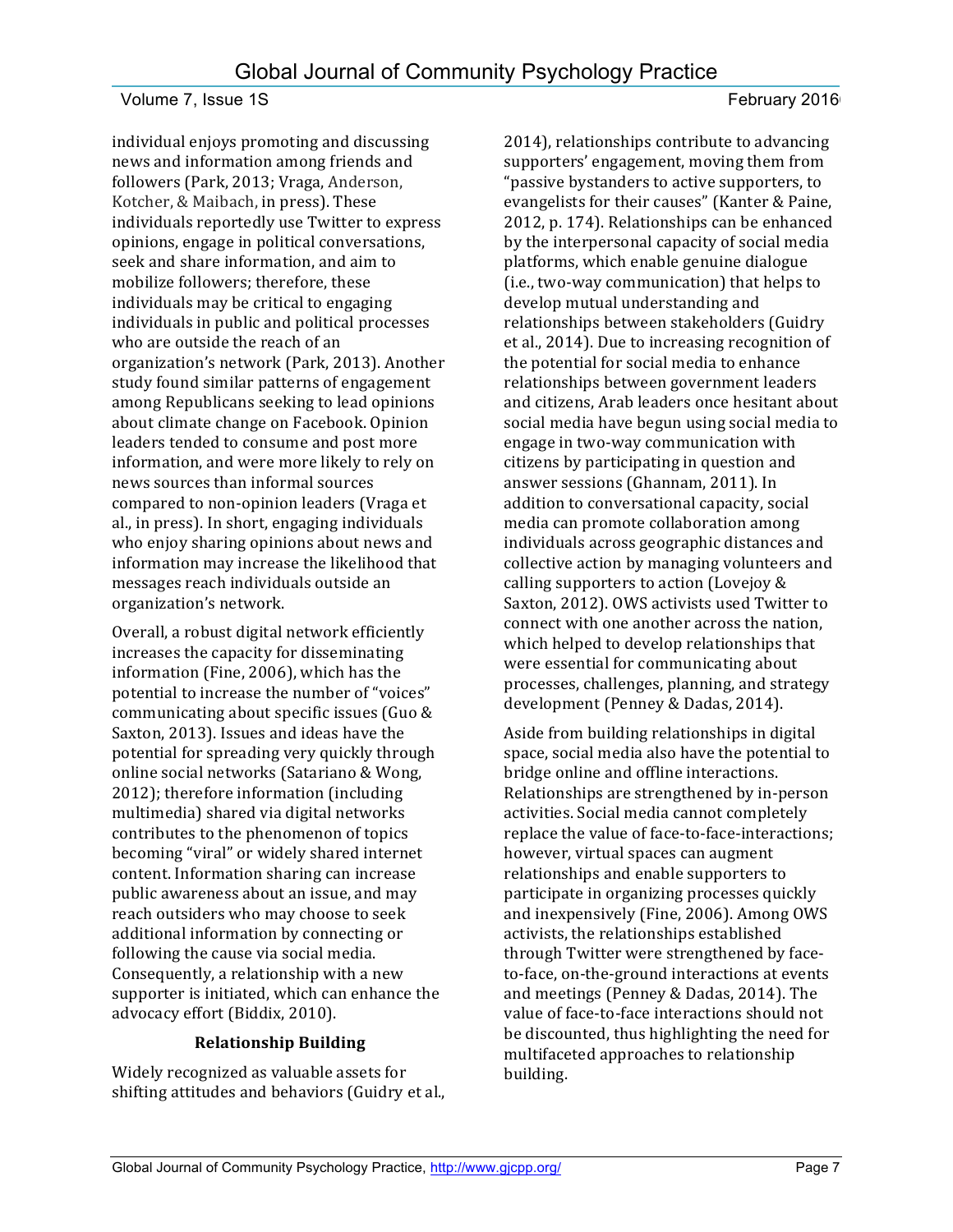Corroborating that need are noteworthy limitations of social media for building relationships, as compared to face-to-face interactions that are known to help develop personal bonds and relationships (e.g., Brady, Young, & McLeod, 2015; Christens & Collura, 2012; Hara & Huang, 2011). Online-only organizing efforts limit the degree to which some individuals can participate as some supporters may not want or know how to engage in digital spaces (Brady et al., 2015). Recognizing these limitations, in-person activities may best strengthen relationships with supporters and provide opportunities for involvement to those who are not digitally inclined. However social media plays a role by initiating relationships through information dissemination about the cause, bridges communication among constituents when face-to-face interactions are not possible, and encourages offline engagement by broadcasting involvement opportunities and events (e.g., Penney & Dadas, 2014).

Digital relationships certainly do not substitute those built in-person, but augmenting those face-to-face meetings with emails, online discussion lists, conference calls, video conferences, or blogs will allow for a great deal of information to be shared and input to be gathered quickly and inexpensively (Fine, 2006). The next sections describe how social media advocacy efforts seeking to build relationships with supporters can be enriched using participatory approaches and by processes that encourage sense of community. These concepts align well with community psychology values and can be bolstered by social media (Brunson & Valentine, 2010; Fine, 2006).

# *Participatory Approaches*

Modern-day communications are often antithetical to participatory methods, which frequently resemble dictation or information sharing rather than discussion or conversation. These tendencies may be an artifact of the broadcast era during which

organizations began to expect others to listen, but were not expected to listen in return (Fine, 2006). Consequently, society has become accustomed to one-way, unbalanced, inauthentic relationships. The status quo of communications has contributed to a "listening deficit" among organizations, resulting in little or no effort being taken among organizations to listen and understand their constituents. This can be a serious pitfall because listening, rather than pushing organizational message and strategies, aids in mobilizing supporters to action (Fine, 2006).

Organizations listen to constituents by inviting and reinforcing dialogue, and responding transparently, which signals that the organization cares about the constituent's perceptions and experiences. Organizations that listen are better able to identify the most salient issues for members of the community, which allows responsiveness to constituents by keeping a "finger on the pulse of the community" (Guo & Saxton, 2013, p. 64). This information enables organizational strategic improvements, and the process of responding to supporters' questions, concerns, or suggestions has the potential to enhance supporters' satisfaction, trust, commitment, and engagement in the cause (Fine, 2006; Kanter & Paine, 2012).

Social media strengthen the capacity for interactive, two-way conversations (Brunson & Valentine, 2010; Guo & Saxton, 2013; Fine, 2006; Lovejoy & Saxton, 2012) that have the potential to reinforce the gradual increases in engagement that Kanter & Paine  $(2012)$ suggest are necessary for promoting action among supporters. For example, Twitter messages that aim to directly communicate and build a sense of community among supporters tend to be most successful at generating conversations compared to those that merely disseminate information (Guidry et al., 2014). This suggests interactions using social media may promote a moderate level of engagement that is a critical antecedent to high-level engagement behaviors (e.g.,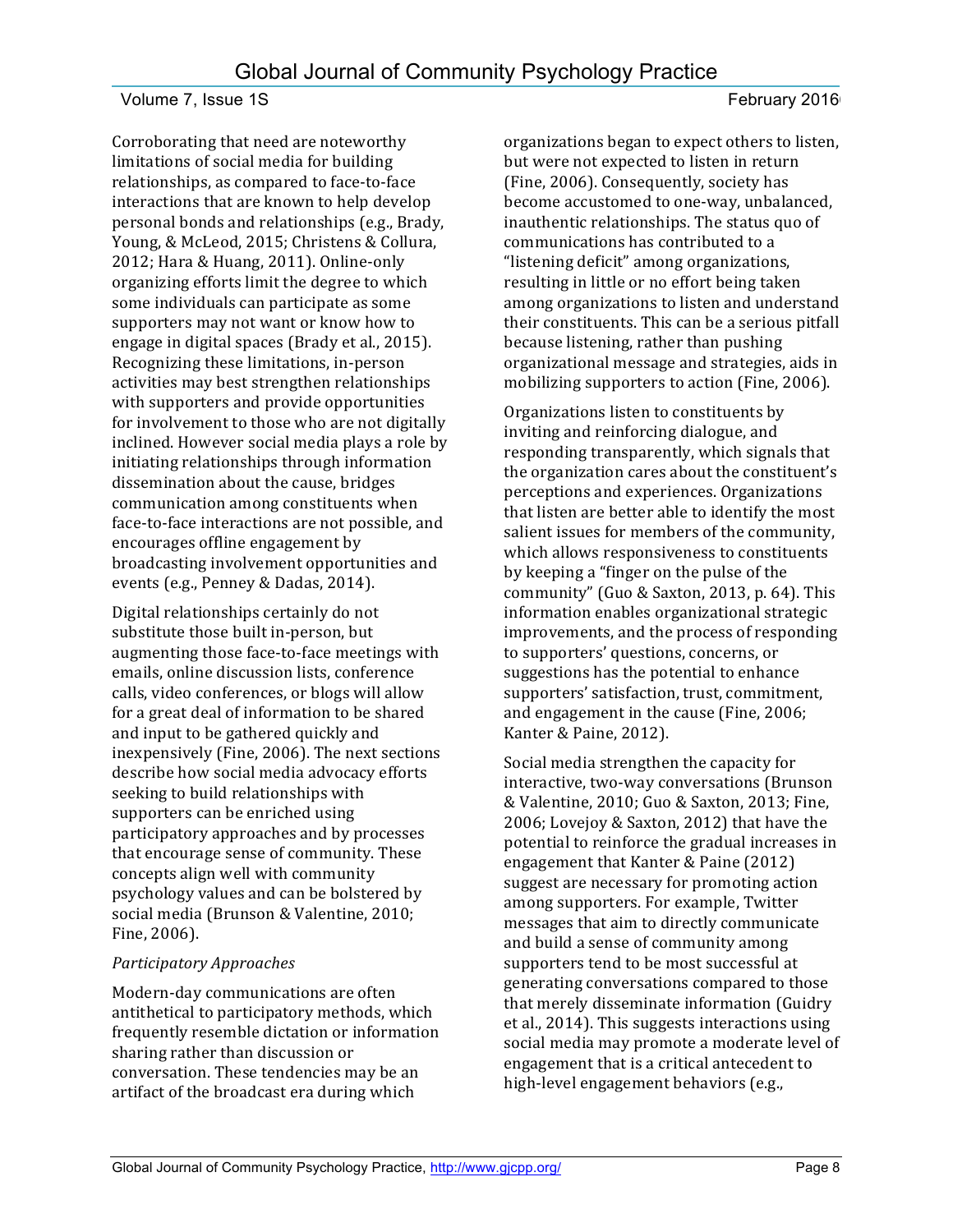volunteering, responding to calls to action; Kanter & Paine, 2012).

Conversations can also be used to create meaningful opportunities for participation (e.g., involvement in deciding goals and activities), as opposed to impersonal invitations to join a campaign or give a donation. In this article, "meaningful participation" is defined as citizen involvement in decision-making and access to resources that inherently shift power from leaders to constituents (Kloos et al., 2012). Highly meaningful forms of participation include opportunities for members to contribute to the group's identity, goals, activities, or other decisions and are essential for enhancing buy-in and increasing enthusiasm to implement strategies to achieve group goals (Brunson & Valentine,  $2010$ ; Fine,  $2006$ ). These engagement strategies align with participatory values in empowerment approaches by decentralizing decision-making and allowing greater participant control over processes that define the problem, solutions, and methods for achieving social change (Kloos et al., 2012).

Although some leaders may find it counterintuitive to relinquish some authority, decentralized organized networks tend to be most efficient and sustainable. In contrast to traditional top-down organizing methods, participatory engagement promotes voluntary action among supporters, which requires fewer resources to carry out social change strategies (Fine, 2006). While the leadership role remains highly important for promoting a common vision and mobilizing the network of supporters, it is expected that the benefits of participatory approaches far outweigh the costs. The more the network is engaged in meaningful participation, the stronger the network becomes (Fine, 2006). In general, decentralized networks are more adaptable and resilient to change because the organization does not become unstable if one or more leaders step down. Furthermore, individuals increasingly expect to be involved in decision-making processes because the

internet has begun to decentralize power in all aspects of life (Beato, 2014), which makes decentralized advocacy efforts adaptive to the demands of modern society.

Decentralized, participatory governance structures can take several forms. As a case in point, an organization seeking to address street sexual harassment involved women in a participatory digital story telling process using an online forum (Dimond, Dye, LaRose, & Bruckman, 2013). The process enabled participants to share sexual street harassment experiences, which in turn helped to redefine the problem as symptomatic of a greater social issue - the position of women in society. The process not only promoted critical awareness among participants, but also helped to fundamentally shift perspectives about the nature of the problem (Dimond et al., 2013). Women recognized that the status quo restricts women from recognizing the phenomena as problematic, pushing them to believe that sexual street harassment is something they "had to accept" and should "ignore it and walk quickly away" (p.6). When women recognized the *collective* problematic nature of sexual street harassment, they began to shift away from "victim blaming" to identify potential solutions and attempt actions (e.g., posting about issue on Facebook; confronting harassers). Some participants felt empowered in the process and sought to further their activism role (Dimond et al., 2013).

# *Sense of Community*

Participatory strategies that empower supporters to make meaningful contributions to a cause (e.g., decision-making processes) can aid in the development of another community psychology value – sense of community, which is characterized by perceived similarity in identity, shared emotional experiences, and interdependence (e.g., fulfilling one another's needs; Sarason, 1974). For instance, participatory approaches that demonstrate an organization has listened to supporters' ideas and concerns promote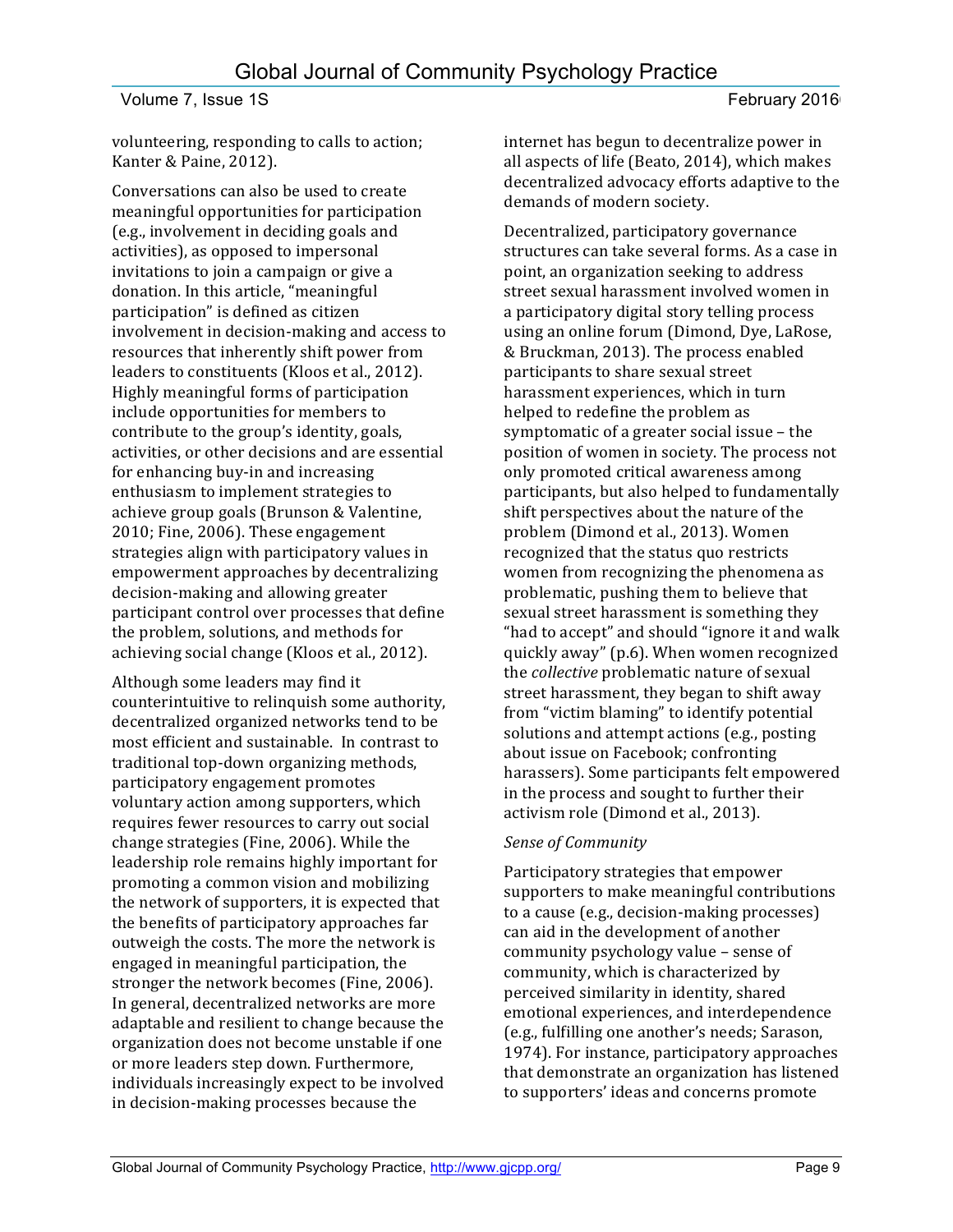trust and bonds among supporters (Fine, 2006). Additionally, virtual meeting spaces that invite members to discuss experiences help form interpersonal connections and generate shared emotional experiences (Kanter & Paine, 2012), which was demonstrated by the participatory storytelling approach described by Dimond and colleagues (2013).

In addition to participatory approaches, digital settings can promote sense of community by explicating group values, norms, and visions. This explication, in turn can strengthen identification with the group by enhancing perceptions that members are tied by shared beliefs, which was demonstrated in a study among university students in eastern China (Zhou, 2011). Recognition of shared values and social support between members can bolster empowerment and engagement among group members by enhancing solidarity, promoting individual participation, and encouraging a sense of collective efficacy characterized by confidence in working together to effect change (Kloos et al., 2012). In the context of advocacy, group members are bound by shared values related to a social issue, which draws individuals to join a virtual group, but does not automatically engender a sense of community. 

Social media can provide virtual homes where sense of community may develop (e.g., Lovejoy & Saxton, 2012; Zhang, 2010), but a digital space is not sufficient for facilitating a sense of community and member commitment - organizations must actively support sense of community by providing opportunities for relationship development both online and offline (Fine, 2006). Organizations can create settings that promote solidarity by providing opportunities for meaningful interactions and participation (Kloos et al., 2012); however, interactions among members are critical for generating shared emotional experiences and developing sense of community (Fine, 2006). Therefore, organizations cannot "create"

sense of community without supporters' participation because organizations cannot generate emotions (Fine, 2006). As one example of an online activist group that successfully promoted sense of community among supporters, MoveOn.org used social media to disseminate information, involve supporters in activities, and facilitate interaction. Continuous online communication among supporters eventually helped MoveOn to grow a sense of community (Hara & Huang, 2011).

Facilitating interactions and continuous communication among supporters can be aided by digital information and communication technologies. These interactions help to develop sense of community over time by engaging members in meaningful interactions with one another and participation in decision making (Obar et al., 2012). These opportunities promote a collective identity, create bonds that mobilizing participants to engage in collective action, and generate commitment for sustaining those actions (Fine, 2006; Hara & Huang, 2011; Koh, Kim, Butler, & Bock, 2007). Additionally, OWS activists reported that informal interactions via Twitter promoted a sense of community and solidarity by creating bonds between activists, boosting morale, and bridging interactions with faceto-face events (Penney & Dadas, 2014).

# **Mobilizing Action**

Volunteering and other forms of high-level engagement are an ultimate goal of organizers so that supporters get involved and contribute to a cause (Fine, 2006). However, some social science scholars are skeptical about the degree to which online communities can promote such meaningful contributions because social media activism may "cheapen" political engagement by engaging supporters in low-cost efforts, dispiriting the public when their efforts are ignored, or by crowding out higher levels engagement. This phenomenon has been termed "slactivism" (see Karpf, 2010).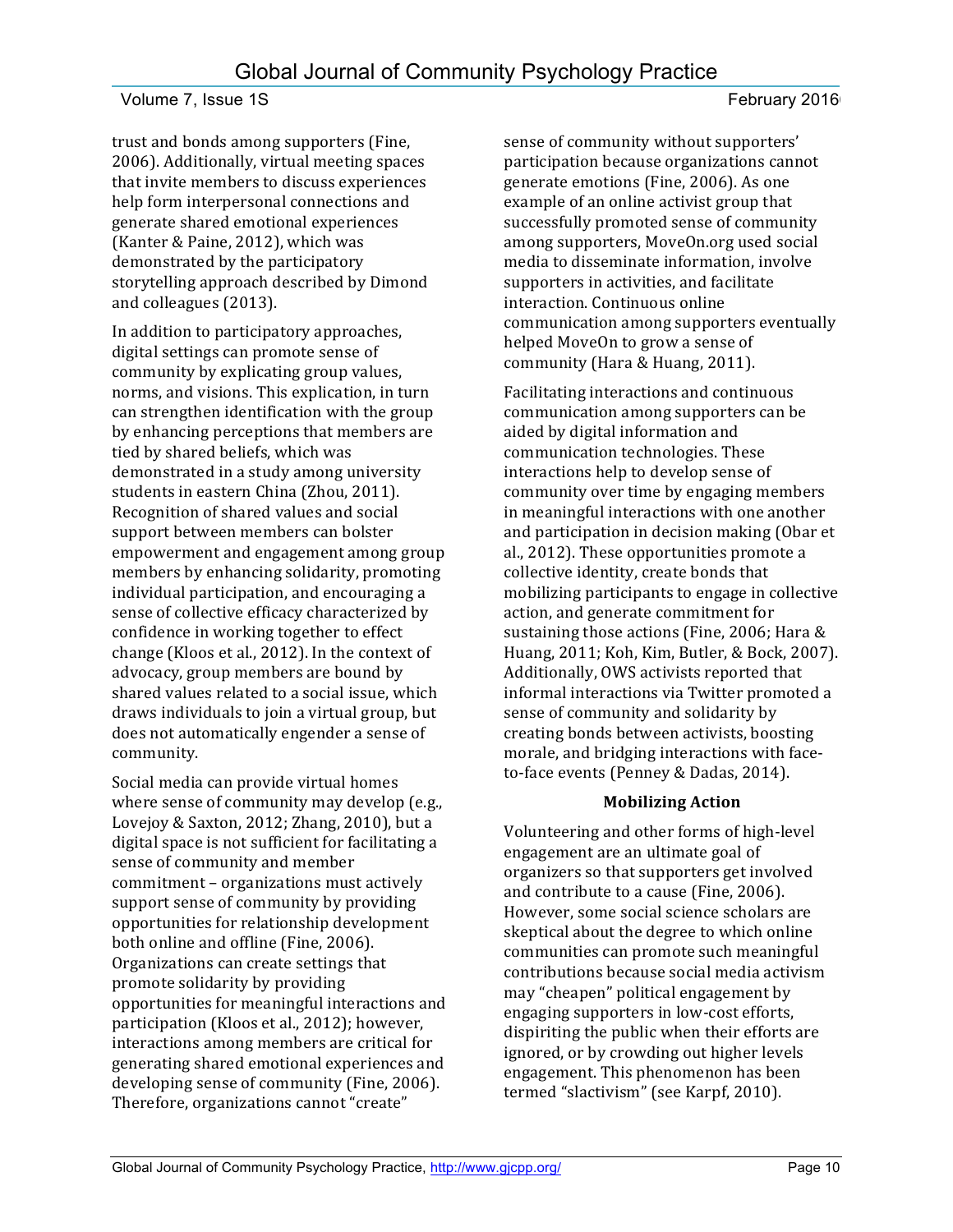Concerns of slacktivism parallel those described by Robert Putnam (2000), who noted that declining trends in political participation (e.g., voting, engaging in political activities) were primarily attributable to generational differences and evolving technologies (i.e., television). The digital age may also contribute to evolving trends in civic engagement; however, there is little empirical support to suggest that the internet contributes to *lower* levels of political engagement. In fact, internet users tend to be more politically engaged than noninternet users. A meta-analysis has suggested that the internet may modestly support offline political participation, particularly when individuals consume online news or information about public affairs compared to merely discussing political views (Boulainne, 2009).

There are additional data to support a link between internet usage and increased civic engagement, such as the finding that Facebook users are more likely to vote than others (Hampton, Goulet, Rainie, & Purcell, 2011). This trend may extend beyond voting behaviors, as a nationally representative survey revealed that 82-85% of social media users are active in some kind of voluntary group or organization, which is greater than the 75% national average. In general, those who use social media are more likely to join civic efforts compared to those who do not use the internet or social media (Rainie, Purcell, & Smith, 2011). In whole, studies suggest that social media and internet use may contribute to meaningful forms of offline engagement; however, the research is limited by a lack of longitudinal designs. The primary use of cross-sectional data cannot be used to ascertain a temporal sequence to suggest social media usage may *increase* civic engagement (Boulainne, 2009).

Other studies connect social media or internet use directly with engagement in social change efforts and conclude that information communication technologies appear to provide opportunities for modernday civic engagement. Facebook groups are one mechanism for disseminating information that engages individuals and promotes later action. For example, college students who participate in political discourse through Facebook groups tend to be more engaged in offline political actions (e.g., calling an elected official; Conroy, Feezell, & Guerrero, 2012). In general, social media are becoming a popular feature of political engagement among Americans (Rainie et al., 2012). Additionally supporting the link between online information and offline action is a study that found online recruitment efforts were reportedly more successful than offline efforts for advancing organizational membership and attendance at offline political protests (Gervais, 2015).

Studies regarding OWS have reported similar findings about the potential benefit of social media to offline engagement. Those who participated in the OWS via Facebook or Twitter were more likely to participate in offline OWS events compared to a non-OWS control group, even after accounting for individual differences, such as willingness to get involved in politics. In essence, those who used social media for low to moderate online engagement in the cause were more likely to be highly-engaged through related offline activities (García Albacete, Theocharis, Lowe, & vanDeth, 2013). Furthermore, some OWS activists have reported intentionally using Twitter as an "e-mobilization" tool to share information about offline protest opportunities and facilitate offline action. It is expected that the speed and widespread distribution of information via Twitter may have increased turnouts at OWS protests (Penny & Dadas, 2014).

These studies highlight the potential for social media to encourage meaningful offline political engagement, but modest forms of online engagement should not be discounted. Action can be as simple as signing an epetition (Fine, 2006). E-petitions in particular have demonstrated that small, collective efforts of many individuals have the potential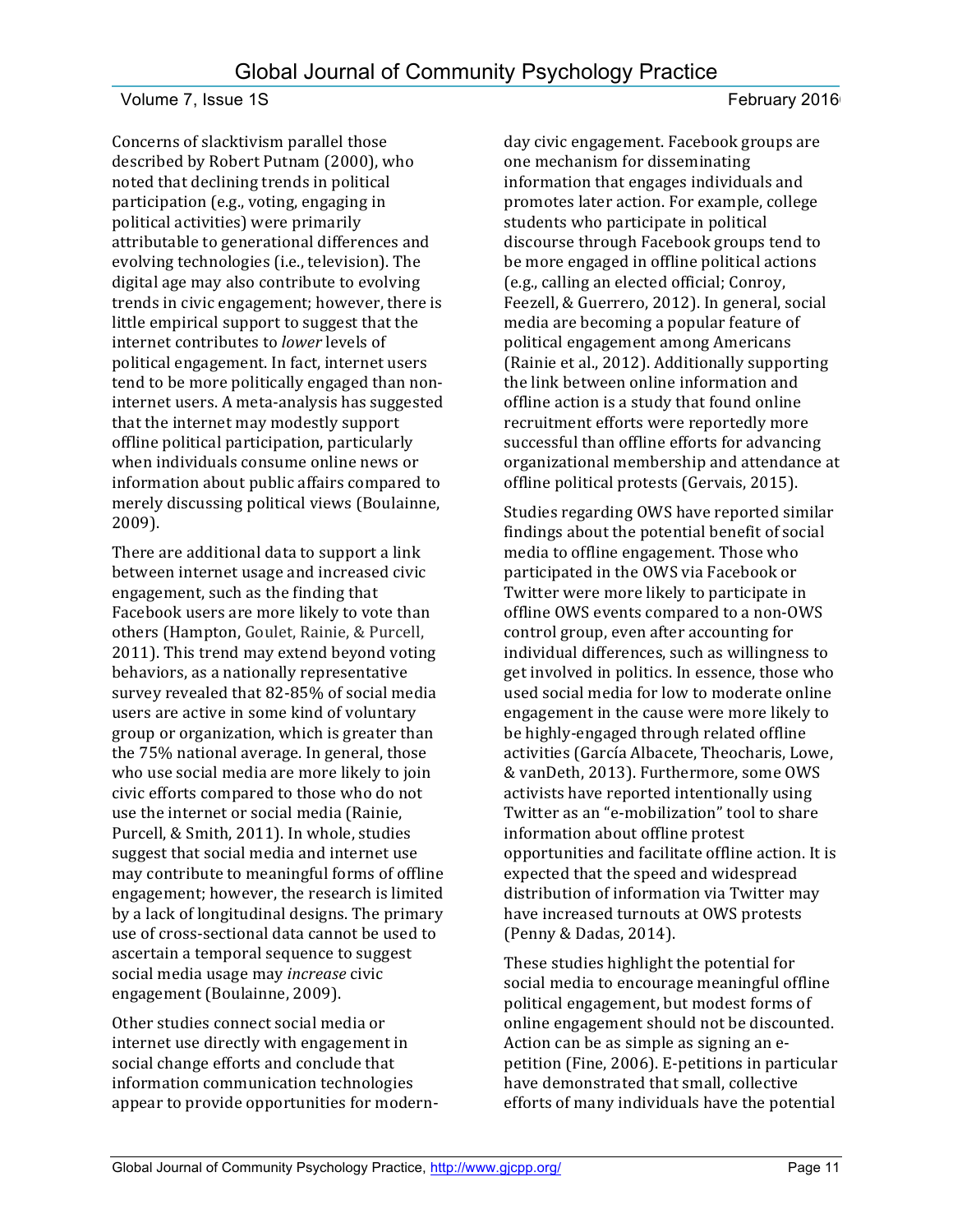to create substantial impact. Petitions have been used for organizing social change efforts for centuries, but digital tools complement this traditional strategy by expanding the reach to additional supporters (Beato, 2014). Change.org (n.d.a), an e-petition giant, reported over 5,000 of their petitions in 2014 were victories (i.e., proposed action was accomplished). Signers are notified of these victories, which has the potential to transfer an individual's moment of attention into a sense of accomplishment (Beato, 2014). A particularly noteworthy example was the petition begun by the parents of Trayvon Martin, which promoted an international movement for racial justice and inspired millions to take action (Beato, 2014). The petition asked that charges be brought against the shooter; later on, a Florida State Attorney filed second degree murder charges (Change.org, n.d.b).

Despite the potential for social media to mobilize supporters, nonprofits may infrequently ask supporters to respond to calls to action. A study of a random selection of social work organizations engaged in advocacy found that non-profit social work organizations do not fully utilize social media. Only 8.1% of tweets sent out were intended to call followers to action, even though these types of messages were more likely than other types of tweets to be shared (i.e., retweeted) and engage supporters in dialogue with the organization (Guidry et al., 2014). If it is expected that online engagement is an important predecessor to offline engagement, advocacy groups must strategically engage supporters through effective messaging strategies, and increase the usage of calls to action as a resource for doing so.

### **Challenges and Considerations**

As asserted in the overarching framework, implementing a quality social media campaign that successfully engages supporters requires substantial planning. Up to this point, the paper has described how

social media may promote incremental increases in supporters' engagement, starting with disseminating information about issues, increasing critical awareness, and nurturing relationships among supporters and the organization. Successful social media campaigns manage these tasks in a way that propels supporters to become activists and substantially contribute to and sustain the effort. However, none of this can be achieved without recognizing the inherent challenges of establishing a quality social media presence. 

The first step to establishing quality is allocating sufficient resources. While social media can reduce the cost of information dissemination and engage supporters (Hara  $&$ Huang, 2011), developing a "free" account on Twitter or Facebook is no panacea. Quality campaigns require concerted time and thoughtful consideration. Organizations that successfully use social media typically spend about two and a half hours per week on Facebook alone (Satariano & Wong, 2012). Dedicated time is important for being able to cultivate legitimate conversations (Guidry et al., 2014), yet organizations may lack the staff to focus on this effort. At minimum, organizations should designate a webmaster to monitor for spam and rude language to ensure that inappropriate posts are removed quickly (Brunson & Valentine, 2010).

Resources are also needed for engaging an audience by maintaining a flow of posts (Brunson & Valentine, 2010), subscriptions for services that collect important data to inform strategies, and for extending the reach of messages via paid content promotion. Promoted content, an explicit cost, can increase the dissemination of key messages, which may be critical for a campaign looking to gain visibility, support, and traction quickly (e.g., Beato, 2014). In short, social media may provide efficient means for accomplishing advocacy-related goals (Obar et al., 2012), but are not "free" because organizations and advocacy groups must dedicate substantive resources toward the development of an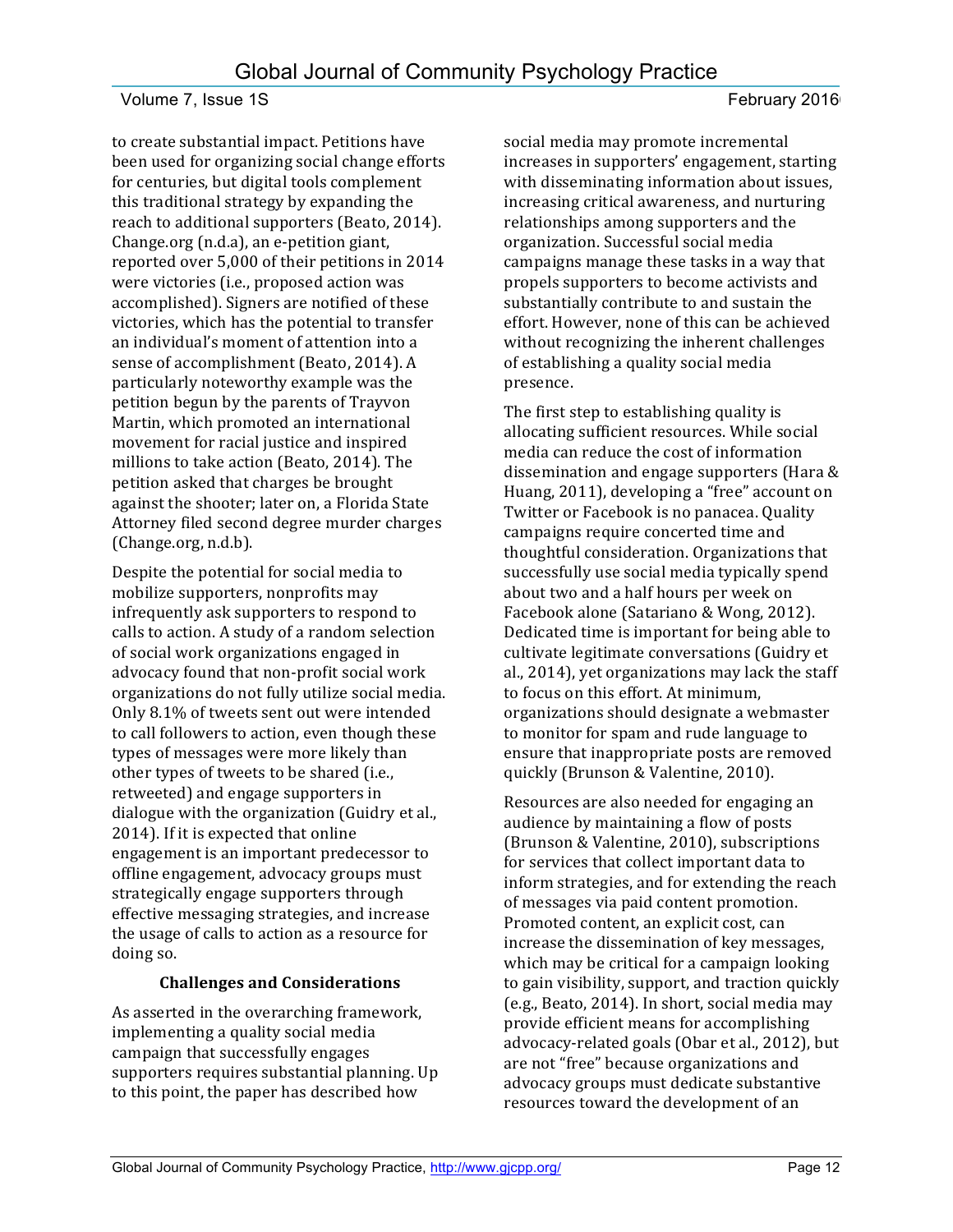effective social media campaign (Satariano & Wong, 2012).

Staff time is a salient need considering the struggle among many online groups to develop participation among a core base of members (Lampe et al., 2011). For example, the benchmark for moderate success is engaging approximately 2% of members in online participation (Brunson & Valentine, 2010). This level of engagement may be due to a lack of personal connection, which can hinder virtual organizing (Obar et al., 2012); however, connections can be supported by staff capacity to respond to members and provide opportunities for interaction that promote sense of community (e.g., conversations about shared values), which may enhance digital participation (Fine, 2006; Zhang, 2010).

Challenges to establishing a strong quality social media presence extend beyond resources. Effective messaging strategies are also critical to addressing engagement challenges. Organizers should begin a strategic plan by determining which individuals are important stakeholders who can influence key decision makers, clearly defining a target audience (e.g., based on age, primary purpose of internet usage information or entertainment, the use of certain tools, frequency of social media use), and outlining measurable goals (Satariano & Wong, 2012). Using age as an example characteristic for targeting an audience, literature suggests that older audiences are dutiful information receivers and tend to rely on credible sources of information that align with their social groups or parties (Wells, 2014). In contrast, younger audiences are less likely to engage in civic organizations, expect to participate in information sharing, and typically base involvement on personal interests rather than affiliations. Therefore, participatory approaches are particularly valuable for organizations seeking to build relationships with the next generation (Wells, 2014). 

A well-defined target audience can also guide the use of certain social media platforms that range in capacities, including starting conversations (e.g., blogs, newsfeed, videos), building social networks (e.g., Facebook, Twitter), and collaborating (e.g., Wiki boards, Google docs; Kanter & Fine, 2010). The chosen platform must be user-friendly for the target audience to create a virtual setting conducive to developing social bonds that allow members to fulfill one another's needs (Brunson & Valentine, 2010; Zhang, 2010); therefore, understanding the technical capacity and communication patterns of the target audience may aid with the selection of a social media platform or range of platforms.

There are many other considerations regarding the use of specific social media platforms or tools that are beyond the scope of this article; however, the attached appendix (Appendix I) provides a brief overview of several popular tools to highlight strengths and weaknesses pertaining to advocacy efforts. In general, various social media tools offer different capacities that complement one another, which was demonstrated by organizers aiming to relocate the Society for Social Work Research (SSWR) conference in congruence with a local boycott regarding worker pay and working conditions (Brady et al., 2015). The effort leveraged a variety of digital tools, beginning with an e-petition that demonstrated support among 1,200 individuals in 15 countries, and recruited supporters in further digital communication. Organizers reported that different forms of social media were complementary such that YouTube videos were disseminated via Facebook, blogs described issues and featured personal stories, Twitter helped raise issue awareness and build community using a common hashtag, and Facebook enabled dialogue and mobilized advocates in disparate communities. The range of tools enabled communication among diverse supporters with varying technological capacities and helped to build trust and rapport among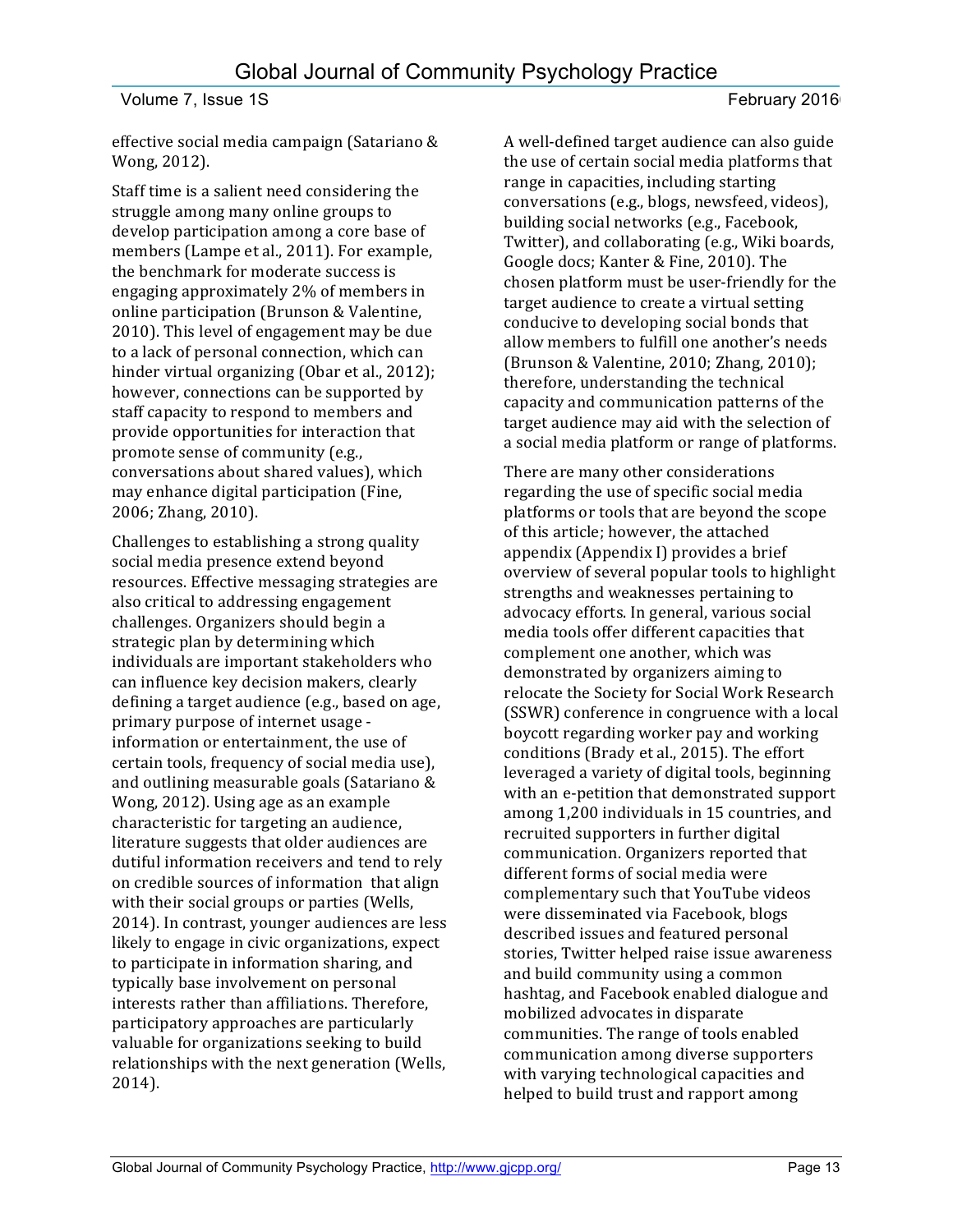supporters over time. Organizers concluded that online efforts led to boots-on-the-ground organizing regarding SSWR policies intended to avoid similar situations in the future (Brady et al., 2015).

Although many examples highlight the potential for social media to engage and promote action among supporters, it is not always successful at doing so. Offline action requires effort, and sometimes discussions do not lead to action (Hara & Huang, 2011). More research is needed to explicate under what conditions and which social media tools promote meaningful, offline action among supporters of a cause. For instance, there is much to learn about how social media platforms can successfully engage individuals in participatory approaches because so few individuals participate in online communication forums (Brunson & Valentine, 2010). Moreover, it is unlikely that social media interactions will be as effective for promoting policy change as those occurring face-to-face (e.g., lobbying online versus inperson; Hara & Huang, 2011). In general, social media may support a successful organizing effort, but may not by itself lead to sustainable, long-term changes. On-theground action is necessary (Brady et al, 2015).

It is also important to note that successful social media campaigns may be affected by qualities of implementation that are difficult to measure (e.g., effective messaging). Very little is known about the effectiveness of implementation strategies for facilitating participatory approaches, sense of community, or meaningful action, or about contexts in which certain strategies are most effective for moving supporters from passive followers to activists meaningfully engaged in online and offline action. Overarching suggestions from communication consultants include a number of generally effective messaging strategies, such as regularly posting positive, relevant, short and easy-toread messages; using personal stories over statistics; and providing links for more

information (Kanter & Paine, 2012; Kidwai & Imperatore, 2011; Kanter, 2011). Nevertheless, much more research is needed to understand the qualities of implementation that may be most successful for engaging supporters and promoting action.

## *Limitations*

Though the work described in this paper highlights potential strategies for engaging audiences, much of the cited research in this paper has yet to be replicated, may not be generalizable, and most often does not support causality of relationships because of a tendency to rely on cross-sectional designs. The conceptual framework is limited by the lack of research regarding contextual factors contributing to the success of social media approaches. Furthermore, assumptions of the proposed, simplistic conceptual framework may be contradicted in some circumstances. For instance, assuming that information dissemination contributes to critical awareness and initiating relationships may counter instances where relationships are built prior to engaging an individual in an advocacy effort. In particular, strong relationships may enhance receptivity to critical messages regarding politically charged issues such as gun violence.

The conceptual framework also assumes that supporters will engage in participatory approaches if there are opportunities. However, participation is often limited in online efforts (Brunson & Valentine, 2010) and these approaches may be most successful among younger audiences (Wells, 2014), whereas some audiences may be annoyed by interactive approaches. Additionally, this article describes sense of community as an asset for building an active network of supporters; however, sense of community may also reduce the likelihood of recruiting diverse supporters (Kloos et al., 2012), which may be exacerbated by self-selected involvement regarding social causes that align with an individual's narrow range of interests (Hara & Huang, 2011). Additionally,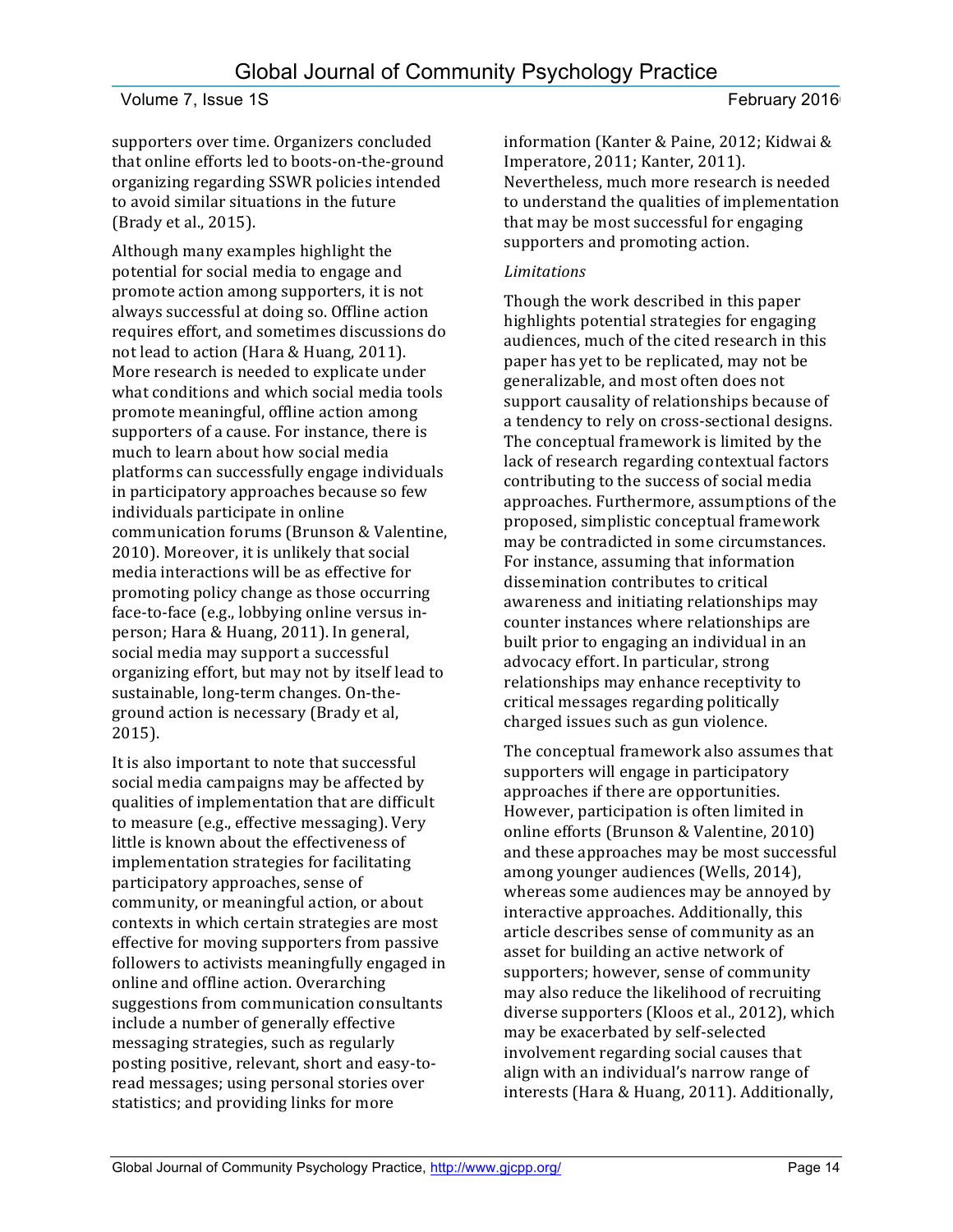sense of community can contribute to a "deadening conformity" (pp. 28; Kloos et al., 2012). In contrast to the framework's assumption that critical awareness and relationships are the necessary ingredients for successful engagement, conformity has the potential to promote or discourage meaningful action. At worst, norms of inaction may suppress meaningful action among individuals, even among those with whom organizers have built strong relationships.

### *Future Directions*

Most work carried out by community psychologists, regardless of the extent of the research, consists of change efforts that are bolstered by data-informed quality improvement strategies. However, the need for evaluating social media advocacy efforts is heightened by the lack of empirical evidence that informs effective strategies or best practices. Consultants suggest that organizers should learn what is effective and appeals to the target audience by testing and evaluating strategies in action (Kanter & Paine, 2012). This requires patience and willingness to experiment and adapt over time (Brunson & Valentine, 2010). There is an overabundance of potential indicators that can be collected by an array of digital tools (e.g., Cyfe, Hootsuite), which necessitates the prioritization and specification of measurable goals to inform evaluation methods. Moreover, progress on goals must be reviewed frequently to inform improvements and efficient resource allocation. For a complete review of tools, metrics, and analytic approaches, including content analysis and social network analysis, see Kanter & Paine (2012). In general, social media provides valuable feedback on communications that are not available through traditional media (e.g., newspapers do not measure "likes"), which enables organizations to modify and adapt strategies (Obar et al., 2012).

### **Conclusion**

Although social media have become increasingly relevant to social change efforts, community practitioners' use of digital tools should be guided by concerted strategies and carried out using dedicated resources. Strategic planning begins with goal definition, as groups should consider what they hope to accomplish long-term, identify steps to move toward the long-term goal, and then match appropriate tools to meet those goals (Satariano & Wong, 2012). Community psychologists must recognize that social media cannot be used in isolation, but should augment traditional advocacy techniques to adapt to the demands of our evolving society. These tools align well with empowerment, participatory approaches, and sense of community, which are foundational values of community psychology practice (Kloos et al., 2012). Although challenges are to be expected, community psychology values and strategies for continuous quality improvement can guide the effective use of these tools to adapt to the latest social trends.

# **References**

Bakshy, Rosenn, Marlow, & Adamic (2012, April). The role of social networks in *information diffusion.* In Proceedings of the 21st International Conference on World Wide Web (pp. 519-528). ACM*.* doi:

10.1145/2187836.2187907

- Beato, G. (2014, Fall). From petitions to decisions. *Stanford Social Innovation Review, 12, 21-27.*
- Biddix, J. P. (2010). Technology uses in campus activism from 2000 to 2008: Implications for civic learning. *Journal of College Student Development*, *51*, 679-693. doi: 10.1353/csd.2010.0019
- Bogenschneider, K., & Corbett, T. (2010). *Evidence-based policy making: Insights from policy-minded researchers and research-minded policymakers.* New York: NY Routledge.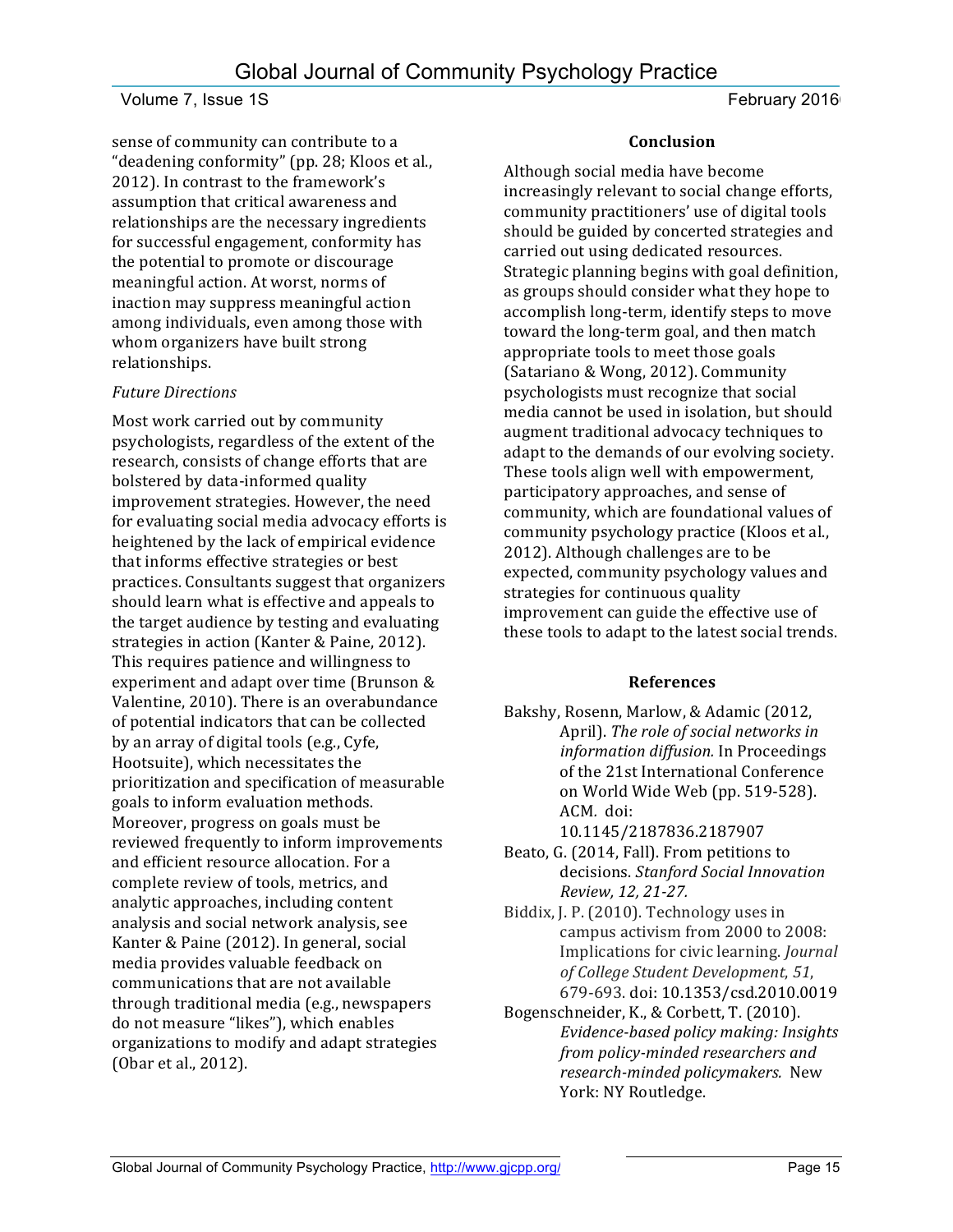# Global Journal of Community Psychology Practice

Volume 7, Issue 1S **February 2016** 

Boulianne, S. (2009). Does internet use affect engagement? A Meta-Analysis of *Research, Political Communication, 26*, 193-211. doi: 10.1080/10584600902854363

Bonetta, L. (2009). Should you be tweeting?. *Cell*, 139, 452-453. doi: 10.1 01 6/j.cell.2009.1 0.017

Brady, S. R., Young, J. A., & McLeod, D. A. (2015). Utilizing digital advocacy in community organizing: Lessons learned from organizing in virtual spaces to promote worker rights and economic justice. *Journal of Community Practice*, *23*, 255-273. doi: 10.1080/10705422.2015.1027803

Brunson, L., & Valentine, D. (2010). Using online tools to connect, collaborate and practice. *Global Journal of Community Psychology Practice, 1, 1-8.* 

Change.org (n.d.a). *What you changed in 2014*. Retrieved from https://www.change.org/year-in-

review/2014

Change.org (n.d.b). *Prosecute the killer of our* son, 17-year-old Trayvon Martin. Retrieved from https://www.change.org/p/prosecut e-the-killer-of-our-son-17-year-oldtrayvon-martin

Christens, B. D., & Collura, J. J. (2012). Local community organizers and activists encountering globalization: An exploratory study of their perceptions and adaptations. *Journal of Social Issues*, 68, 592-611. doi: 10.1111/j.1540-4560.2012.01765.x

Conroy, M., Feezell, J. T., & Guerrero, M. (2012). Facebook and political engagement: A study of online political group membership and offline political engagement. *Computers in Human Behavior*, *28*, 1535-1546.

Dimond, J. P., Dye, M., Larose, D., & Bruckman, A. S. (2013, February). Hollaback!: The role of storytelling online in a social movement organization. In Proceedings of the 2013 conference on *Computer supported cooperative work* (pp. 477-490). ACM. doi:10.1145/2441776.2441831 

Edwards, H. R., & Hoeffer, R. (2010). Are social work advocacy groups using Web 2.0 effectively? *Journal of Policy Practice*, *9*, 220-239.

Fine, A. (2006). *Momentum: Igniting social change in the connected age.* San Francisco, CA: John Wiley & Sons.

García Albacete, G. M., Theocharis, Y., Lowe, W., & Van Deth, J. W. (2013, March). Social media mobilisation as a prompt *for offline participation?* Analysing *occupy wall street twitterers' offline engagement with the movement.* Paper presented at 41st ECPR Joint Sessions of Workshops Johannes Gutenberg Universität, Mainz. 

Gervais, E. A. (2015). Social network websites as information channels for the US social forum. *Media*, Culture & *Society*, *37*, 547-565. doi: 10.1177/0163443714566899

Ghannam, J. (2011). Social Media in the Arab World: Leading up to the Uprisings of 2011. Center for international media *assistance*, 3. Retrieved from: http://www.databank.com.lb/docs/S ocial%20Media%20in%20the%20Ara b%20World%20Leading%20up%20t o%20the%20Uprisings%20of%2020 11.pdf

Guidry, J. P. D., Waters, R. D., & Saxton, G. D. (2014). Moving social marketing beyond personal change to social change: Strategically using twitter to mobilize supporters into vocal advocates. *Journal of Social Marketing*, 4, 240-260. doi: 10.1108/JSOCM-02-2014-0014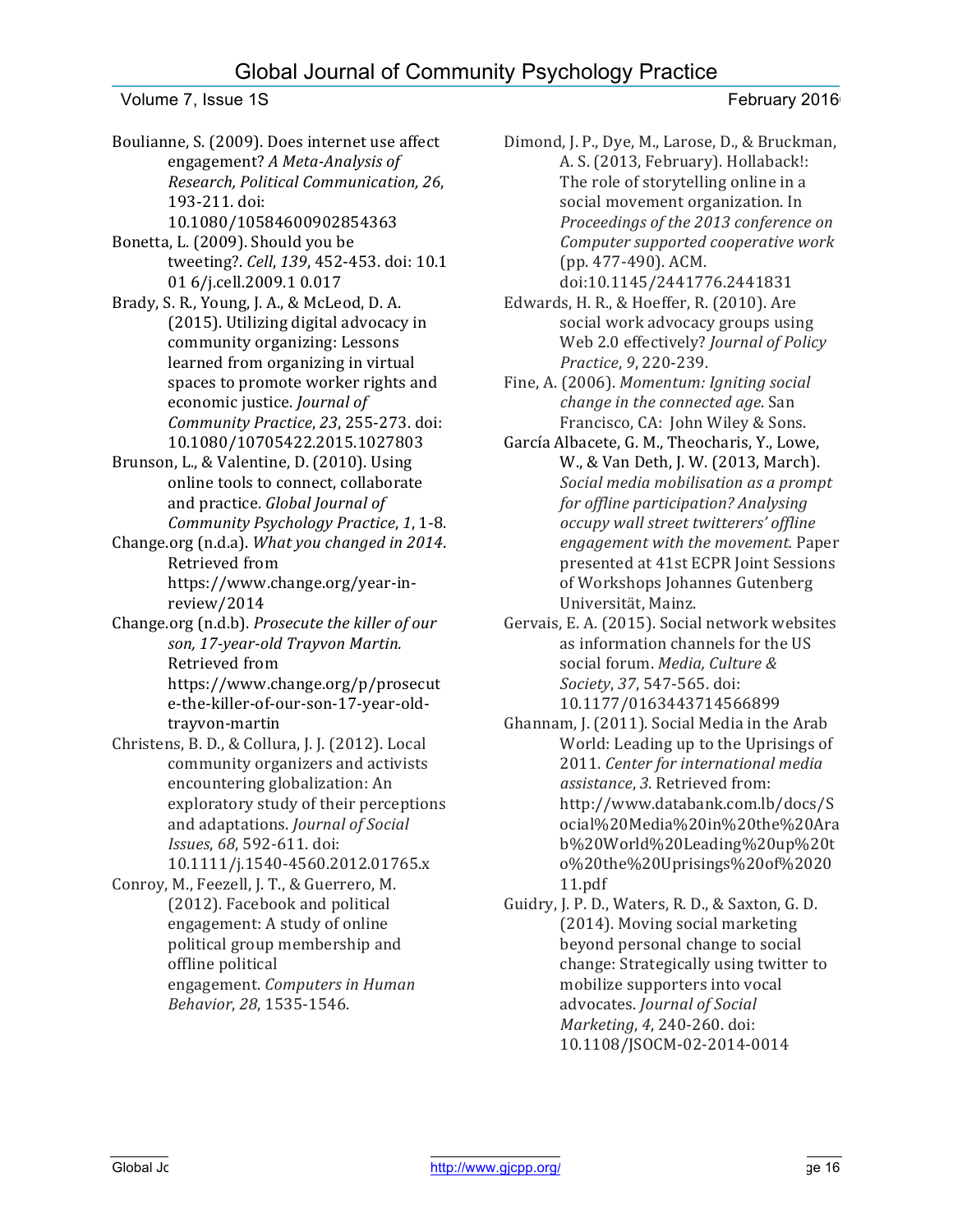- Guo, C., & Saxton, G. D. (2013). Tweeting social change: How social media are changing nonprofit advocacy. *Nonprofit and Voluntary* Sector Quarterly, 43, 57-79. doi: 10.1177/0899764012471585
- Ghannam, J. (2011). Social media in the Arab world: Leading up to the uprisings of 2011. Washington, D.C.: Center for International Media Assistance. Retrieved from: http://www.databank.com.lb/docs/S

ocial%20Media%20in%20the%20Ara b%20World%20Leading%20up%20t o%20the%20Uprisings%20of%2020 11.pdf

- Hampton, K., Goulet, L. S., Rainie, L., & Purcell, K. (2011). *Social networking sites and our lives.* Washington, D.C.: Pew Research Center's Internet & American Life Project. *Retrieved from* http://www.academia.edu/download /30472786/Social\_networking\_sites\_ and\_our\_lives\_2011.pdf
- Hara, N., & Huang, B.Y. (2011). Online social movements. Annual review of *information science and technology*, *45*, 489-522. doi: 10.1002/aris.2011.1440450117
- Kanter, B. (2011, February). *How to create and optimize a Facebook content strategy – Advice from Alison Zarrella*. Retrieved from http://www.bethkanter.org/facebook -content/
- Kanter, B., & Fine, A. (2010). The networked *nonprofit: Connecting with social media to drive change*. San Francisco, CA: John Wiley & Sons.
- Kanter, B., & Paine, K. D. (2012). *Measuring* the networked nonprofit: Using data to *change the world*. San Francisco, CA: John Wiley & Sons.
- Karpf, D. (2010). Online political mobilization from the advocacy group's perspective: Looking beyond clicktivism. *Policy & Internet*, *2*, 7-41. doi:10.2202/1944-2866.1098
- Kloos, B., Hill, J., Thomas, E., Wandersman, A., & Elias, M. (2012).*Community* psychology: Linking individuals and *communities*. Belmont, CA: Cengage Learning.
- Kidwai, S., & Imperatore, C. (2011). How to use social media as an advocacy tool. Techniques: Connecting *Education and Careers*, *86*, 36-39.
- Koh, J., Kim, Y. G., Butler, B., & Bock, G. W. (2007). Encouraging participation in virtual communities. *Communications of the ACM*,  $50(2)$ , 68-73. doi: 10.1145/1216016.1216023
- Kristofferson, K., White, K., & Peloza, J. (2014). The nature of slacktivism: How the social observability of an initial act of token support affects subsequent prosocial action. *Journal of Consumer Research*, *40*(6), 1149- 1166.
- Lampe, C., LaRose, R., Steinfield, C., & DeMaagd, K. (2011). Inherent barriers to the use of social media for public policy informatics. The Innovation *Journal: The Public Sector Innovation Journal*, 16(1), 1-17.
- Liang, X., Su, L. Y. F., Yeo, S. K., Scheufele, D. A., Brossard, D., Xenos, M., ... & Corley, E. A. (2014). Building buzz: (Scientists) communicating science in new media environments. *Journalism & Mass Communication Quarterly*, *91,* 772- 791. doi:
	- 10.1177/1077699014550092
- Lovejoy, K., & Saxton, G. D. (2012). Information, community, and action: how nonprofit organizations use social media. *Journal of Computer-Mediated Communication*, *17*, 337- 353. doi: 10.1111/j.1083- 6101.2012.01576.x
- Maton, K. I., Humprheys, K., Jason, L. A., & Shinn, B. (in press). Community psychology in the policy arena. In M.A. Bond, C. Keys, & I. Serrano-Garcia (Eds.). *Handbook of Community Psychology*. Washington D.C.: American Psychological Association.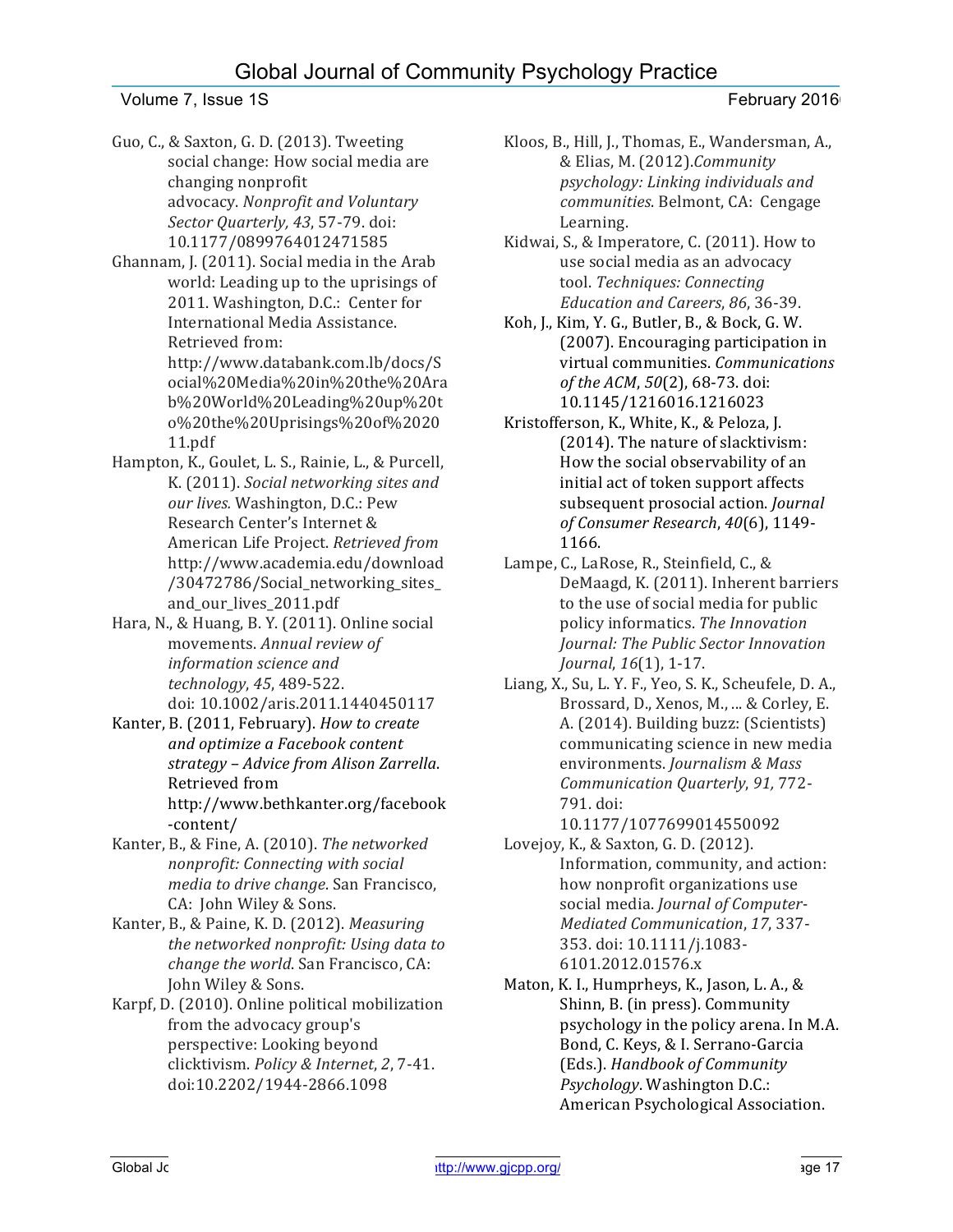# Global Journal of Community Psychology Practice

### Volume 7, Issue 1S **February 2016**

- Mitchell, A., Kiley, J., Gottfried, J., & Guskin, E. (2013). The role of news on Facebook. *Pew Research Journalism Project. October*, *24*, 2013.
- Obar, J. A., Zube, P., & Lampe, C. (2012). Advocacy 2.0: An analysis of how advocacy groups in the United States perceive and use social media as tools for facilitating civic engagement and collective action. *Journal of Information Policy, 2, 1-25. doi:* 10.5325/jinfopoli.2.2012.0001
- Park, C. S. (2013). Does Twitter motivate involvement in politics? Tweeting, opinion leadership, and political engagement. *Computers in Human Behavior*,*29*, 1641-1648.
- Penney, J., & Dadas, C. (2013). (Re)Tweeting in the service of protest: Digital composition and circulation in the Occupy Wall Street movement. New *Media & Society*,*16*, 74-90. doi: 10.1177/1461444813479593
- Putnam, R. D. (2000). *Bowling alone: The* collapse and revival of American democracy. New York, NY: Simon and Schuster.
- Rainie, L., Purcell, K., & Smith, A. (2011). The social side of the internet. Washington, D.C.: Pew Internet and American Life Project. Retrieved from http://www.itcnetwork.org/resource s/228-the-social-side-of-theinternet.pdf
- Rainie, L., Smith, A., Schlozman, K. L., Brady, H., & Verba, S. (2012). Social media *and political engagement*. Washington, D.C.: Pew Internet & American Life Project. Retrieved from http://www.pewinternet.org/files/ol d-

media/Files/Reports/2012/PIP\_Socia lMediaAndPoliticalEngagement\_PDF.p df

Sarason, S. B. (1974). *The psychological sense of community: Prospects for a community psychology*. San Francisco: Jossey-Bass.

- Satariano, N. B., & Wong, A. (2012). Creating an online strategy to enhance effective community building and organizing. In Minkler (Ed.), *Community Organizing and Community Building for Health and Welfare* (pp. 269-287). New Brunswick, NJ: Rutgers University Press.
- Thackeray, R., & Hunter, M. (2010). Empowering youth: Use of technology in advocacy to affect social change. *Journal of Computer-Mediated Communication*, 15, 575-591. doi: 10.1111/j.1083-6101.2009.01503.x
- Vijaykumar, S., Wray, R. J., Buskirk, T., Piplani, H., Banerjee, J., Furdyk, M., & Pattni, R. (2014). Youth, New Media, and HIV/AIDS: Determinants of Participation in an Online Health Social Movement. Cyberpsychology, *Behavior, and Social Networking*, *17*, 488-495. doi: 10.1089/cyber.2013.0124
- Vraga, E. K., Anderson, A. A., Kotcher, J. E., & Maibach, E. W. (in press). Issuespecific engagement: How Facebook contributes to opinion leadership and efficacy on energy and climate issues. *Journal of Information* Technology & Politics. Advance online publication. doi: 10.1177/1461444813487962
- Vraga, E. K., Bode, L., Wells, C., Driscoll, K., & Thorson, K. (2013). The rules of engagement: Comparing two social protest movements on YouTube. *Cyberpsychology, Behavior, and Social Networking*, *17*, 133-140. doi:10.1089/cyber.2013.0117
- Wells, C. (2014). Two eras of civic information and the evolving relationship between civil society organizations and young citizens. *New Media & Society, 16, 615-636. doi:* 10.1177/1461444813487962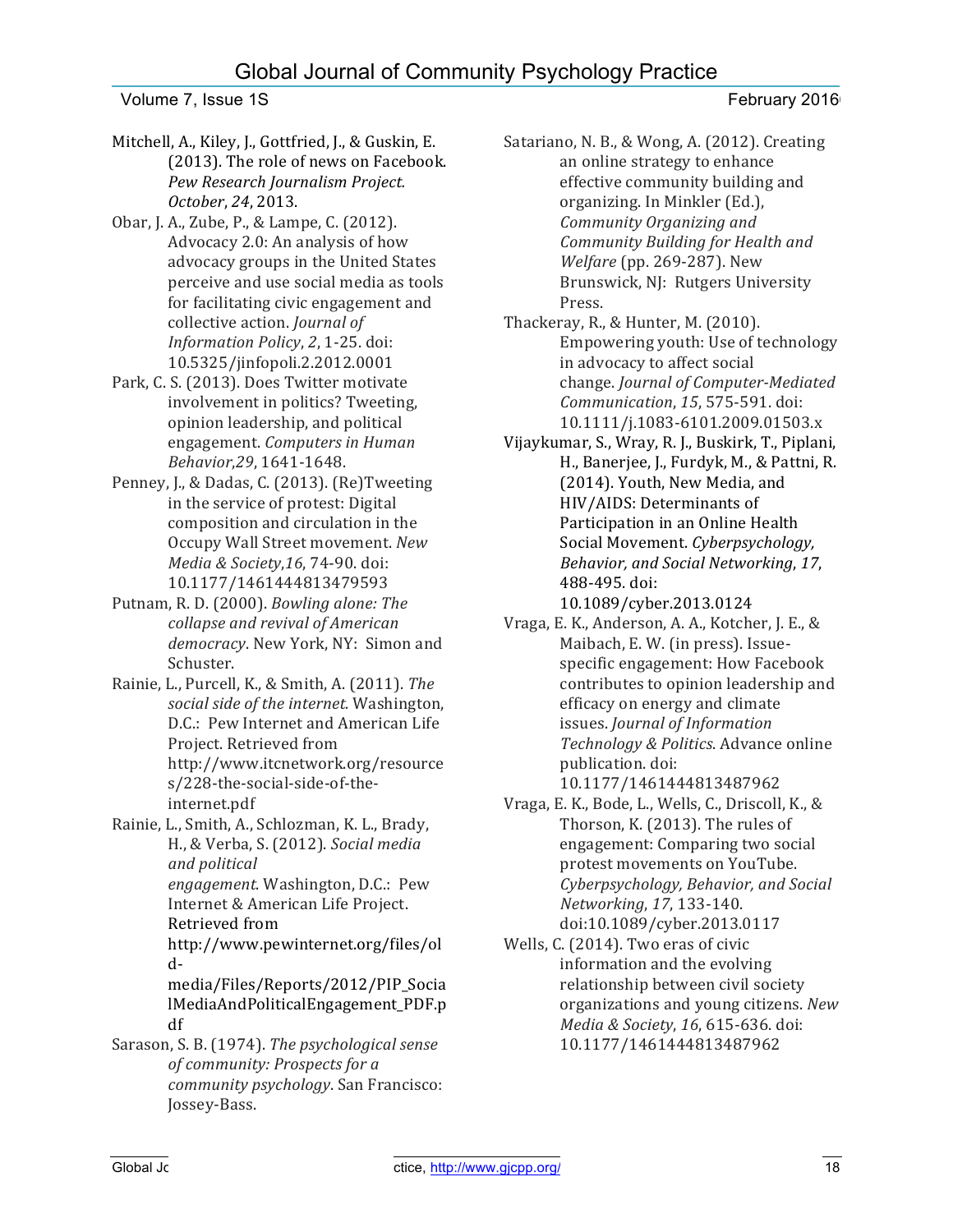Zhang, Z. (2010). Feeling the sense of community in social networking usage. *Engineering management, IEEE transactions on*, *57*, 225-239. doi: 10.1109/TEM.2009.2023455

Zhou, T. (2011). Understanding online community user participation: a social influence perspective. *Internet Research*, *21*, 67-81. doi: 10.1108/10662241111104884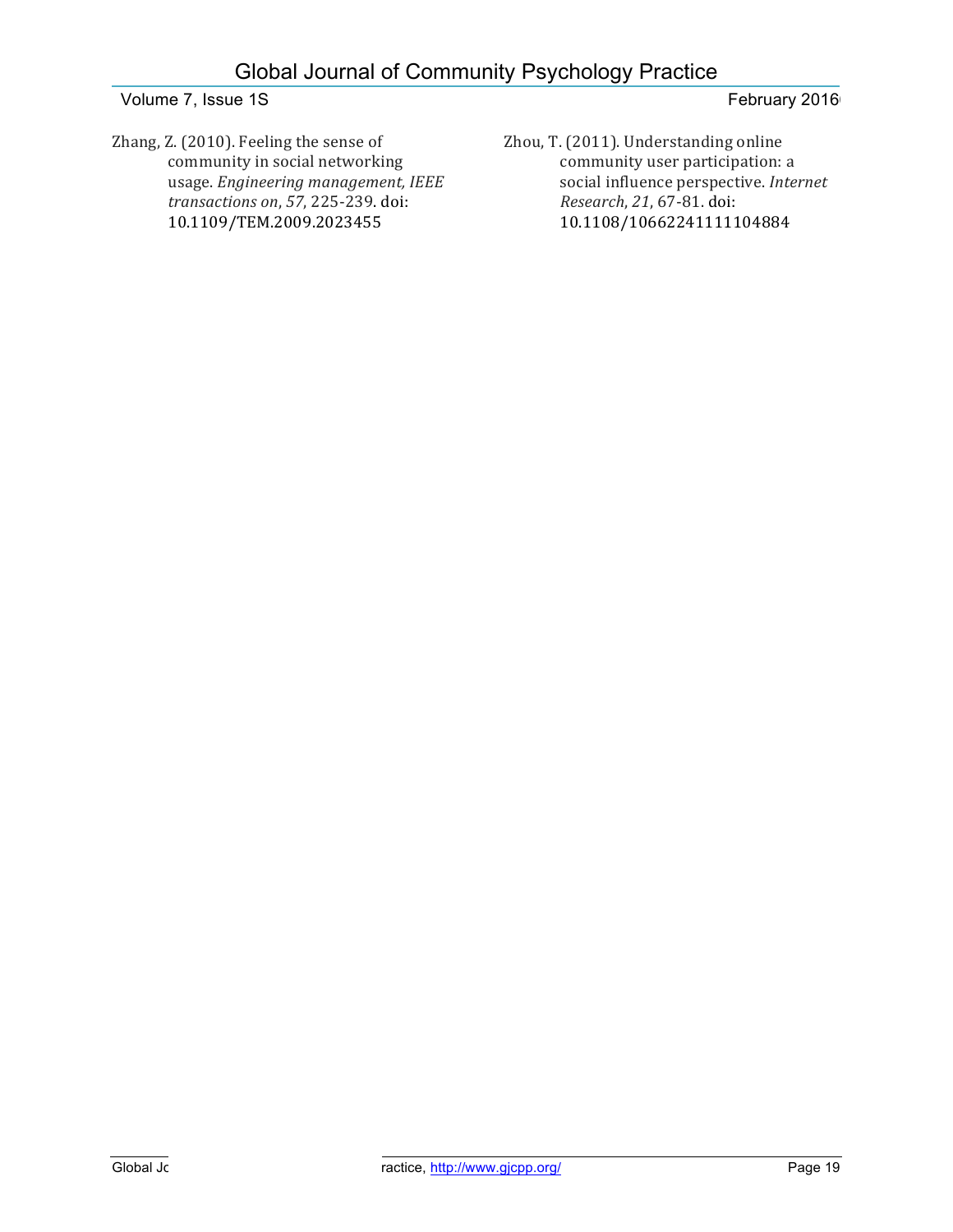# **Appendix I**

The following paragraphs review relative strengths and weaknesses of several popular social media platforms and tools.

## **Twitter**

- Rapid information exchange via condensed messages that provide concise headlines and additional information via links (Bonetta, 2009; Penny & Dadas, 2014).
- A great resource for information exchange among scientists and the public (Bonetta, 2009; Liang et al., 2014).
- Recruiting a relatively specific population of working professionals (Satariano & Wong, 2012).
- Few barriers to access, as anyone can access posts, even without an account or approved connections between accounts (Penney & Dadas, 2014).

### *Strengths Weaknesses*

- Messages may be monitored by antagonists to the cause (e.g., OWS; Penney & Dadas, 2014).
- Brevity limits the ability to promote meaningful dialogue (Bonetta, 2009; Penney & Dadas, 2014).
- Presents technological barriers that may intimidate newcomers (Brady et al., 2015).
- It is uncertain whether or not Twitter promotes substantive engagement; only a small percentage of users have been found to take meaningful action (Satariano & Wong, 2012).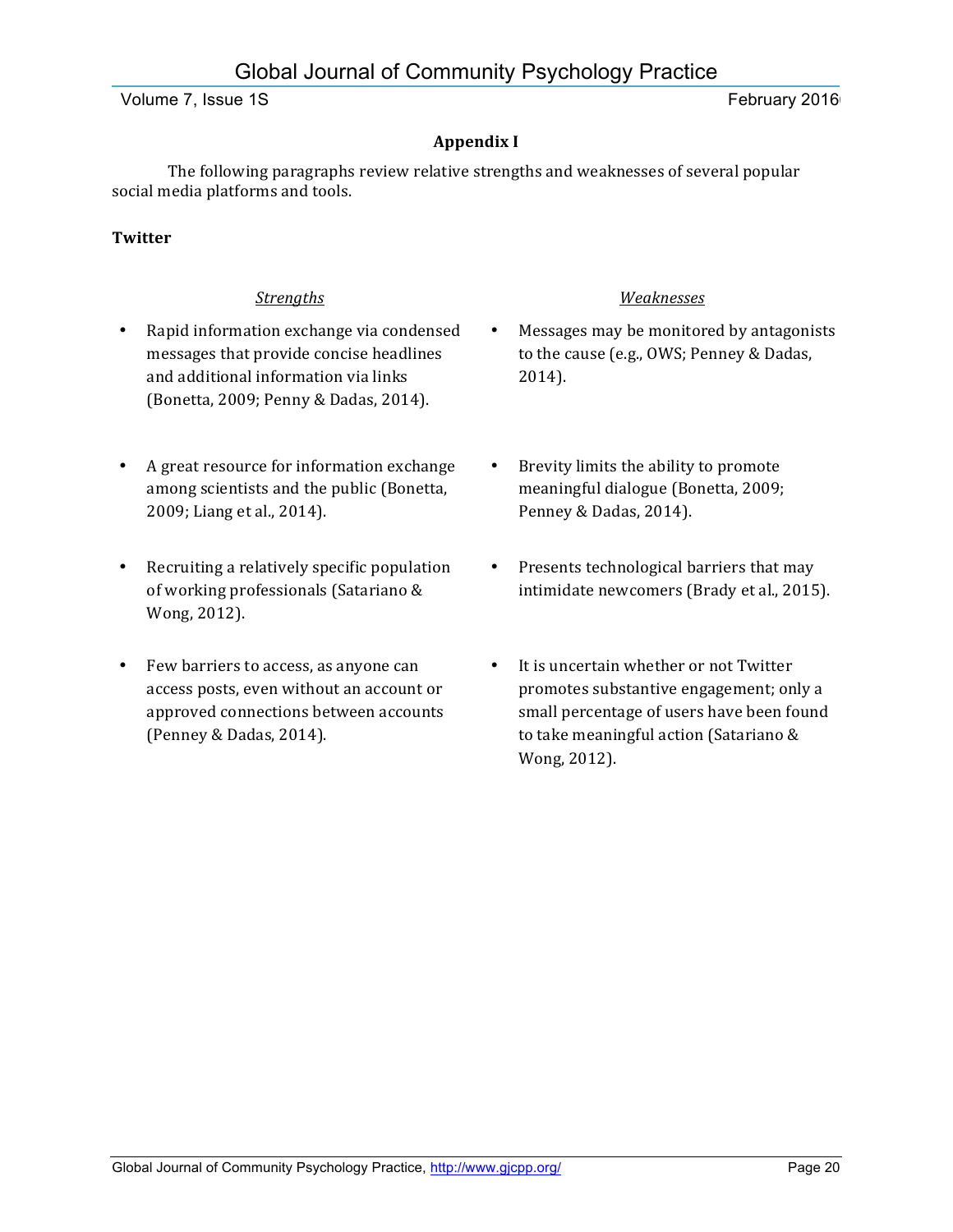# **Facebook**

- Provides a colossal social network (64% of U.S. adults use it); offers a large, diverse audience across a range of ages (Brady et al., 2015; Mitchell, Kiley, Gottfried, & Guskin, 2013).
- It can be used to expand the reach of inperson relationships (Biddix, 2010) and to share news and information (Mitchell et al., 2013).
- Accommodates social interest groups by providing virtual group spaces, which aid the development of a sense of community (Kanter & Paine, 2012). Facebook groups can serve multiple purposes:
	- $\circ$  Enhance meaningful actions among existing supporters through private groups; in contrast, public groups may enable token support via affiliation and public endorsements, which reduces the likelihood of engaging in meaningful supportive actions (Kristofferson, White, & Peloza., 2014).
	- o Enhance critical awareness and outreach to prospective supporters through public groups that broadcast appealing and shareable content that reaches individuals outside the organization's network (Vraga et al., in press).
- Discussions essential to participatory approaches (Brunson & Valentine, 2010) are more easily facilitated than on Twitter because there is no character limit.

## *Strengths Weaknesses*

- Younger people often prefer other social media platforms (Brady et al., 2015).
- Most newsworthy content consumed on Facebook pertains to entertainment and sports (Mitchell et al., 2013), which suggests that the virtual setting is infrequently used for information exchange about social issues, and is more often used for information individuals find personally interesting or entertaining.
- Messaging strategies are particularly important because Facebook uses complex algorithms based on individuals' interests, behaviors, and interactions (e.g., "likes") that influence what information is available (Facebook, n.d.). In other words, if posts are not clicked, liked, or shared, fewer Facebook users will view the post.